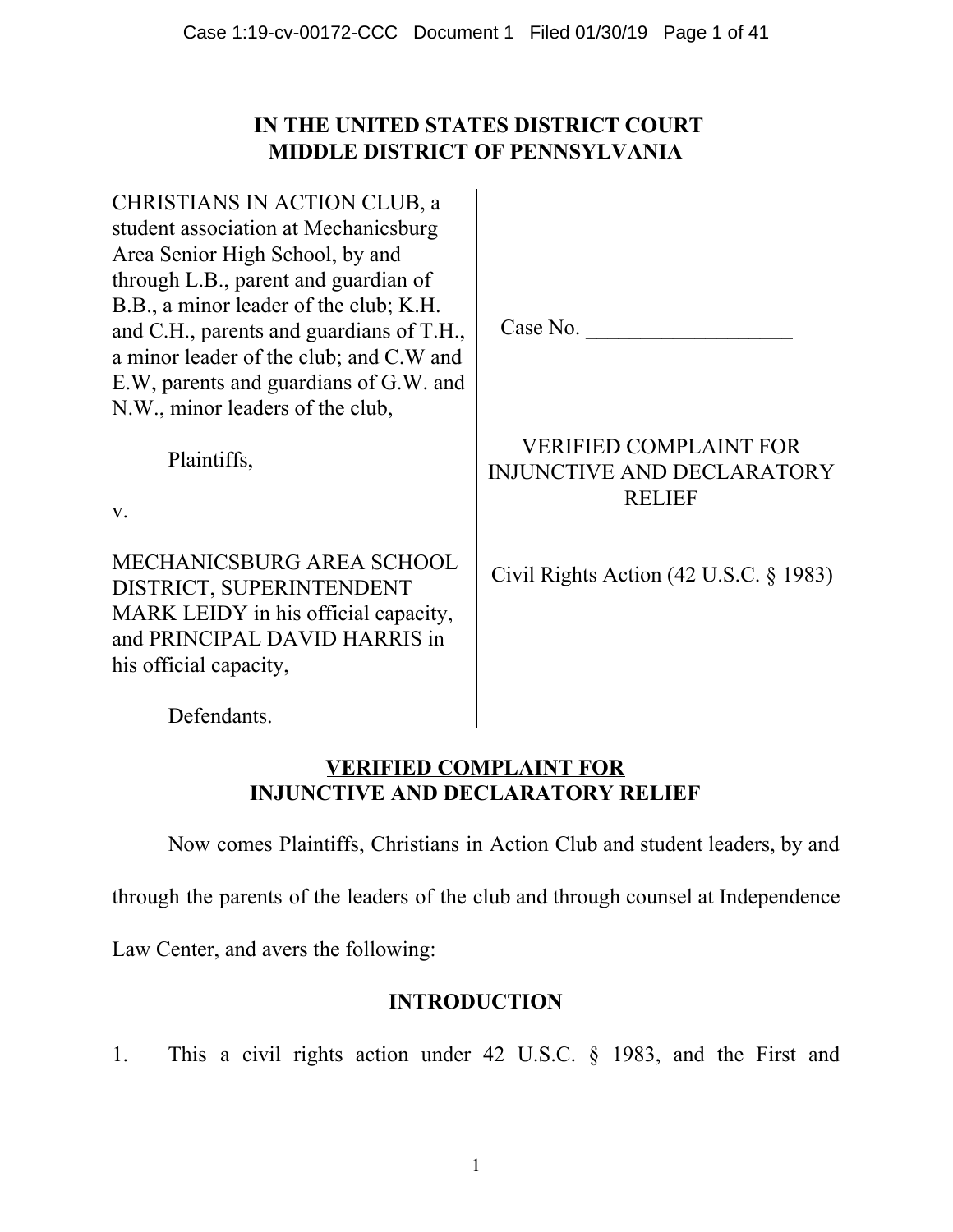Fourteenth Amendments to the United States Constitution, to remedy a violation of the constitutional rights of the student members of Christians in Action Club ("the Bible Club" or "the students") by Mechanicsburg Area School District ("MASD") in Mechanicsburg, Pennsylvania.

- 2. The students challenge Defendant MASD's facially unconstitutional prohibition on student expression contained in Administrative Regulation 220-0, which is implementing Policy 220 (Student Expression/Distribution and Posting of Materials). Administrative Regulation 220-0 contains overbroad and unconstitutional time and place restrictions that impose a complete ban on literature distribution during the school day.
- 3. Under Regulation 220-0, students are only allowed to distribute non-school literature on "public sidewalks bordering school property" thirty minutes before the start of school and thirty minutes after the end of school unless the principal, in his discretion, determines otherwise.
- 4. Regulation 220-0 would thus prohibit a student from handing out invitations to a birthday party, giving a friend a copy of an interesting magazine article, sharing notes of encouragement with classmates, or even handing out pocket Constitutions to commemorate Constitution Day at any time during the school day.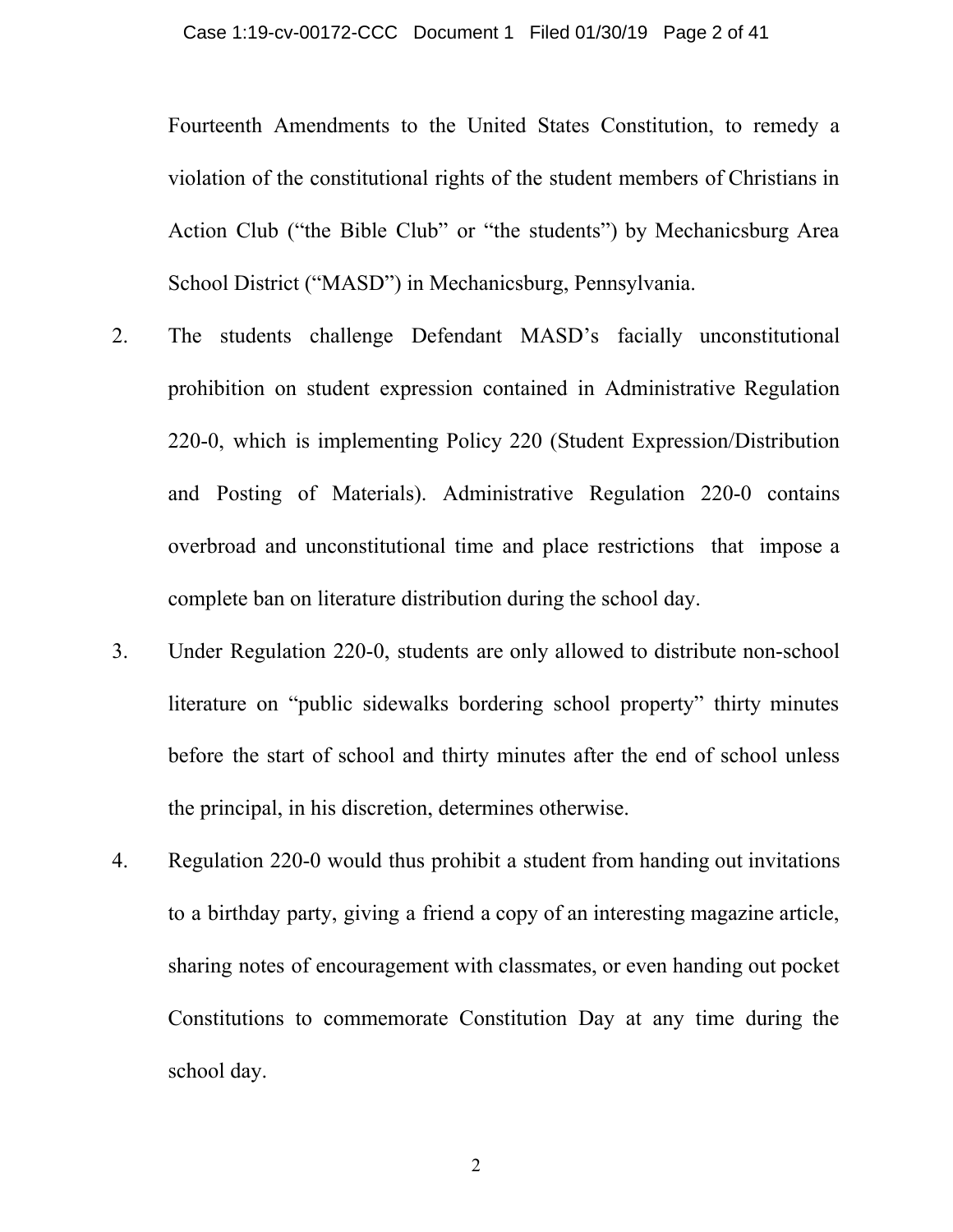- 5. Under Regulation 220-0, students are given even fewer rights outside of the school day than any average citizen, who is permitted under the U.S. Constitution to distribute literature on any public sidewalk (which is the quintessential traditional public forum) at any time during the day.
- 6. This policy, regulation, and student handbook are overbroad and unconstitutionally grants unbridled discretion to Principal David Harris to deny or approve any student distribution of written materials.
- 7. Principal Harris has not only been granted unbridled discretion by the school, but he has wielded his unbridled discretion in a discriminatory manner. To wit, at the beginning of the 2018 school year, he denied a request by the Bible Club to post flyers advertising the time and location of their club meetings despite granting requests from other school clubs to post their flyers. He told the Bible Club students they would only be permitted to post the flyers if they agreed to remove a Bible verse from the flyer. The verse was Mark 16:15: "Go into all the world and preach the gospel to all creation." Only after involvement of counsel, did Principal Harris rescind his denial.
- 8. Principal Harris again wielded his unbridled discretion in a discriminatory manner when he denied the Bible Club's request for permission to offer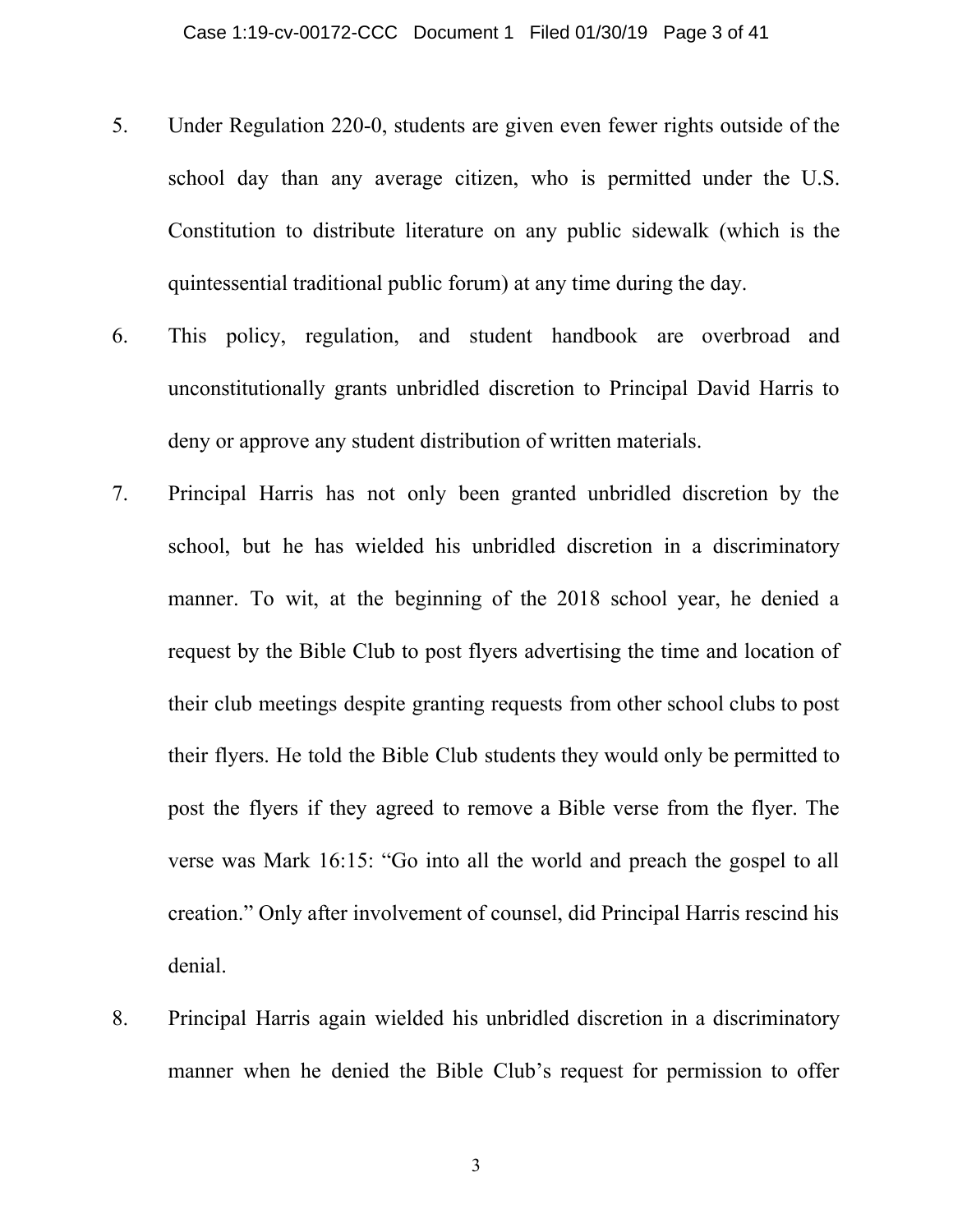Bibles to classmates during non-instructional time, specifically lunch. The request was made well in advance of the day the students planned to offer Bibles to classmates. But Principal Harris not only denied the students' request to offer Bibles during lunch, he went further than the actual request and stated broadly that students are "not permitted to handout Bibles during the school day." The principal's denial email then invited the student to submit another request "if he would like to request to distribute them outside of the school day...."

- 9. Not only does MASD prohibit students from offering literature to other students unless approved, without any written guidelines to restrain the unbridled discretion of the principal, but it also completely prohibits students from expressions that "[s]eek to establish the supremacy of a particular religious denomination, sect or point of view."
- 10. MASD prohibited the students in the Bible Club from offering the Bible to their classmates during the school day's non-instructional time pursuant to its policies and practice.
- 11. Plaintiffs challenge the district's policies, Administrative Regulations, and Student Handbook, both facially and as applied.
- 12. The District's censorship of Plaintiffs' religious speech, and the Policies on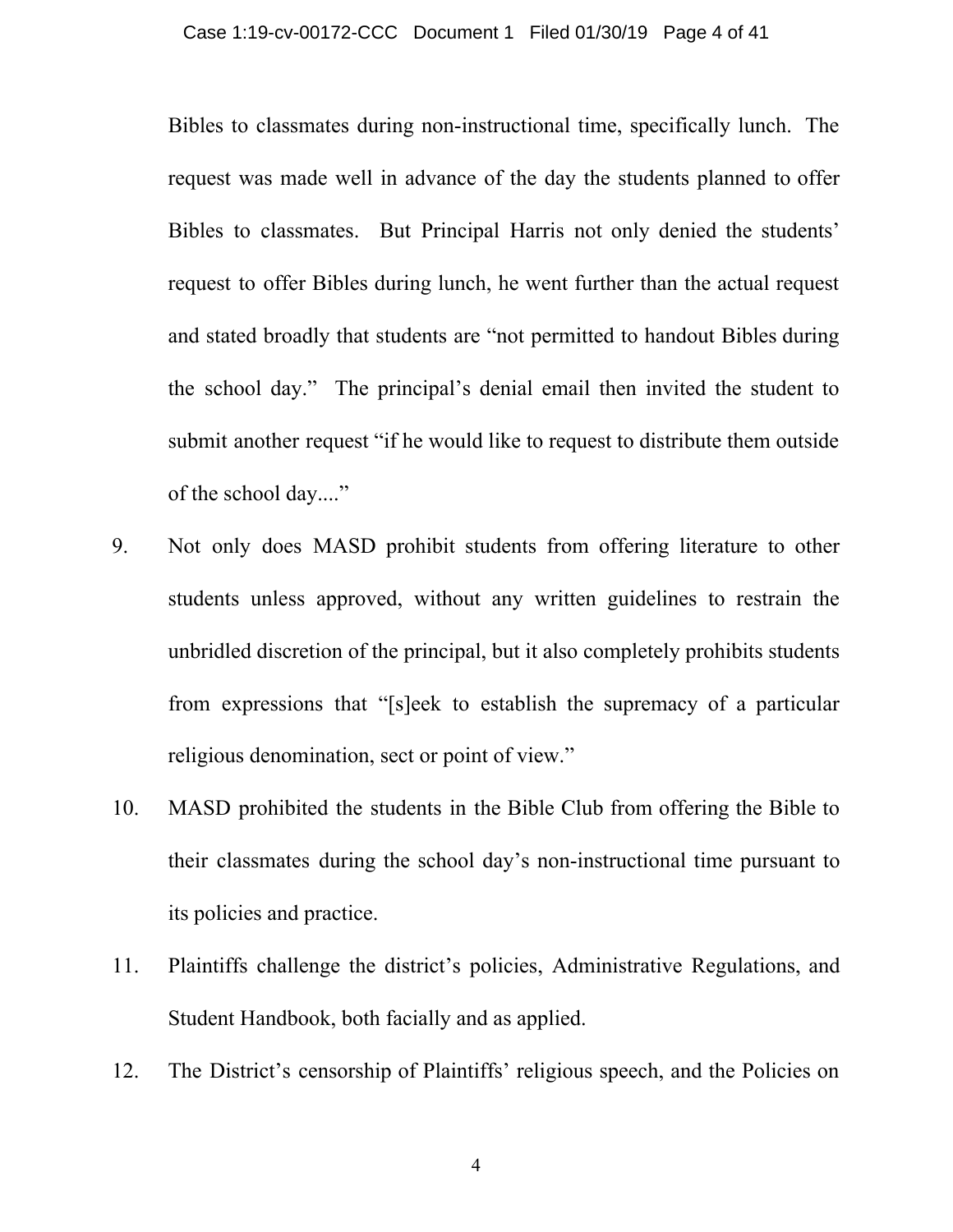which that censorship was based, violate the First and Fourteenth Amendment to the United States Constitution, and the Pennsylvania Public School Code 22 Pa. Code §12.9.

#### **JURISDICTION AND VENUE**

- 13. This action arises under the United States Constitution, particularly the First and Fourteenth Amendments, and under federal law, particularly 28 U.S.C. §§ 2201-2202 and 42 U.S.C. § 1983*.*
- 14. This Court possesses original jurisdiction over Plaintiffs' claims by operation of 28 U.S.C. §§ 1331 and 1343.
- 15. This Court is vested with authority to issue the requested declaratory relief under 28 U.S.C. §§ 2201- 2202 and Federal Rule of Civil Procedure 57.
- 16. This Court has authority to award the requested injunctive relief under 28 U.S.C. § 1343(a)(3) and Federal Rule of Civil Procedure 65.
- 17. This Court is authorized to award nominal damages under 28 U.S.C. §  $1343(a)(4)$ .
- 18. This Court is authorized to award attorneys' fees under 42 U.S.C. § 1988.
- 19. Venue is proper under 28 U.S.C. § 1391 in the Middle District of Pennsylvania because the facts underlying this suit arose there and because Defendant is located in the Middle District of Pennsylvania.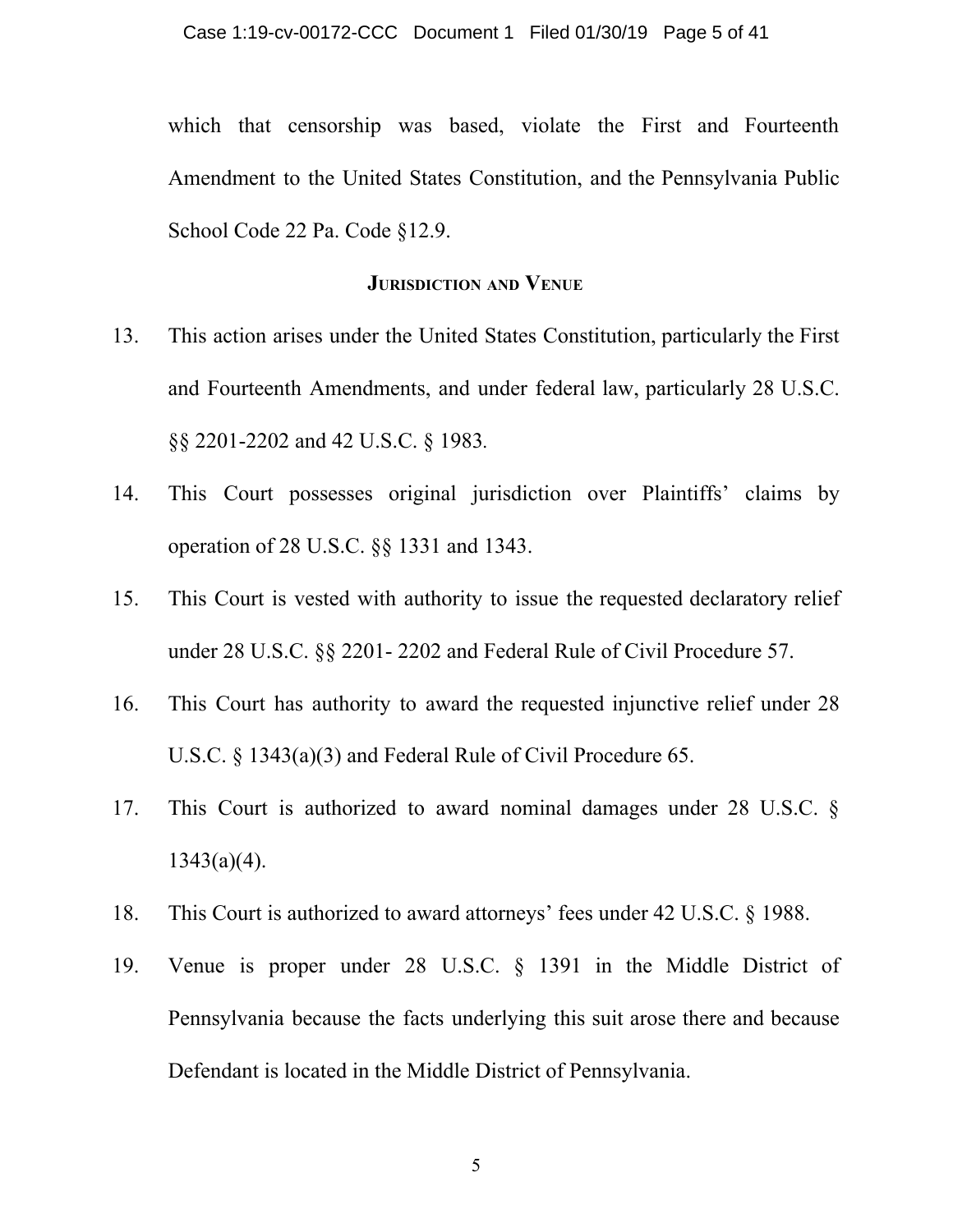#### **IDENTIFICATION OF THE PARTIES**

- 20. Christians in Action ("Bible Club") is an association of students at Mechanicsburg Area Senior High School ("MASH") who have associated together for the purpose of fellowship, growing in their relationship with God and each other, serving together, and studying and sharing the Bible and its principles with each other and other students at MASH. The Bible Club is also an approved club by MASH.
- 21. The parents through whom this case is being brought, L.B., K.H., C.H., E.W., and C.W., are all parents of the leaders of the Bible Club.
- 22. Defendant Mechanicsburg Area School District is organized under the laws of the State of Pennsylvania and may sue and be sued. 24 Pa. Cons. Stat. § 2-213 ("Each school district shall have the right to sue and be sued in its corporate name.").
- 23. The District is charged with and is responsible for the formulation, adoption, implementation, and enforcement of District policies and practices, including the policies challenged herein related to student speech and literature distribution.
- 24. The District is charged with and responsible for the enforcement of its policies and practices by its employees, including those related to student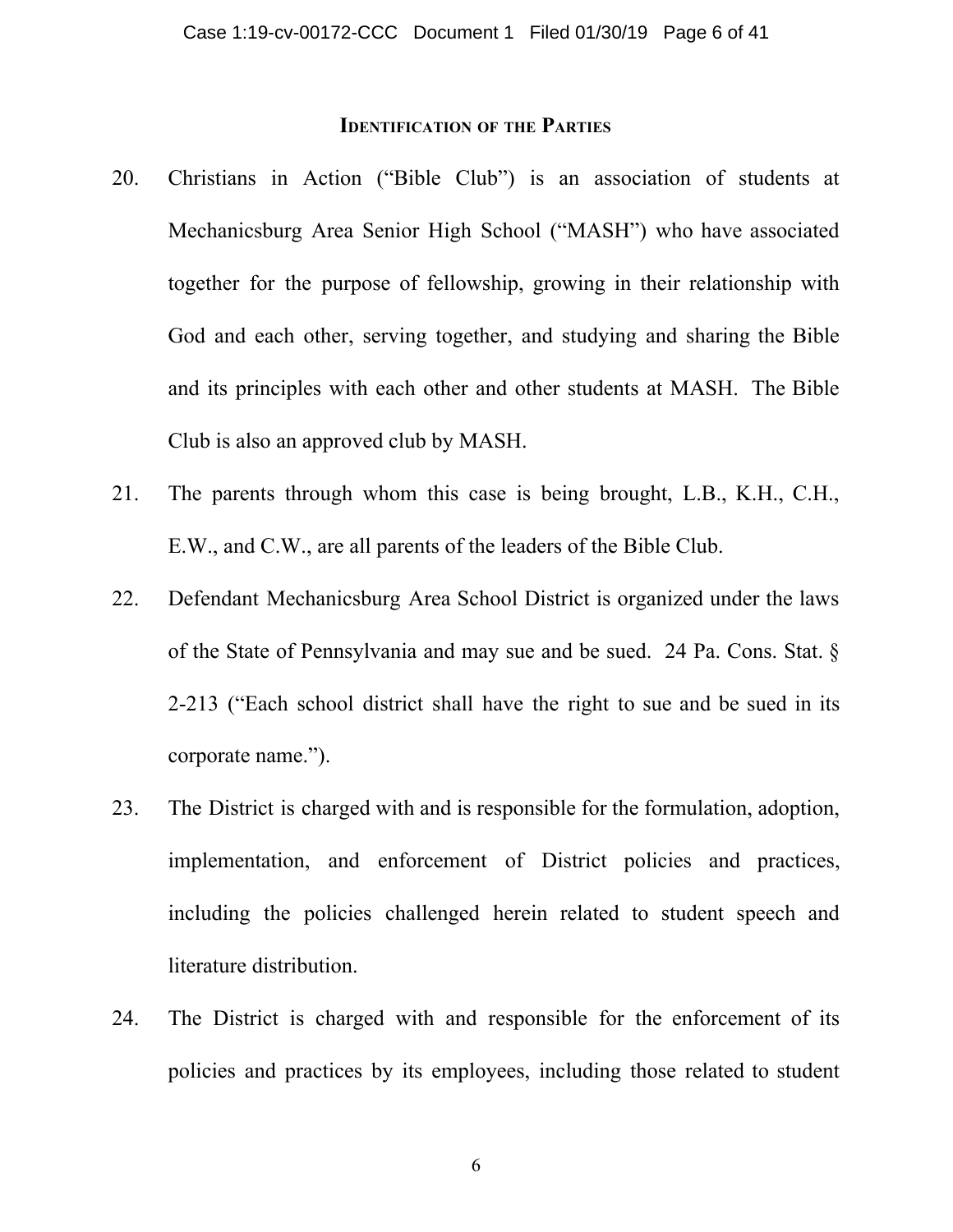speech and literature distribution.

- 25. Dr. Mark Leidy ("Leidy") is the Superintendent of MASD and is sued in his official capacity.
- 26. David Harris ("Harris") is the Principal of MASH, which is the high school within MASD, and is sued in his official capacity.

# **ALLEGATIONS OF FACT**

## **MASD POLICIES REGARDING STUDENT RELIGIOUS EXPRESSION**

- 27. Policy 220 and the Student Handbook provide that the board reserves for itself the right to "designate and prohibit" student expression that it deems is "not protected by the right of free expression." Exhibit A, 2018-2019 Senior High School Student Handbook, at 33; Exhibit B, Policy 220.
- 28. MASD Policy 220 states that

[s]tudent initiated religious expression is permissible and shall not be prohibited except as to time, place and manner of distribution, or if the expression involved violates some other part of this policy, e.g., because it is independently determined to be unprotected expression under the standard and definitions of this policy.

Exhibit B, Policy 220.

29. Policy 220 and the Student Handbook both prohibit all expression that "violates the rights of others," and the Handbook defines "expression [that]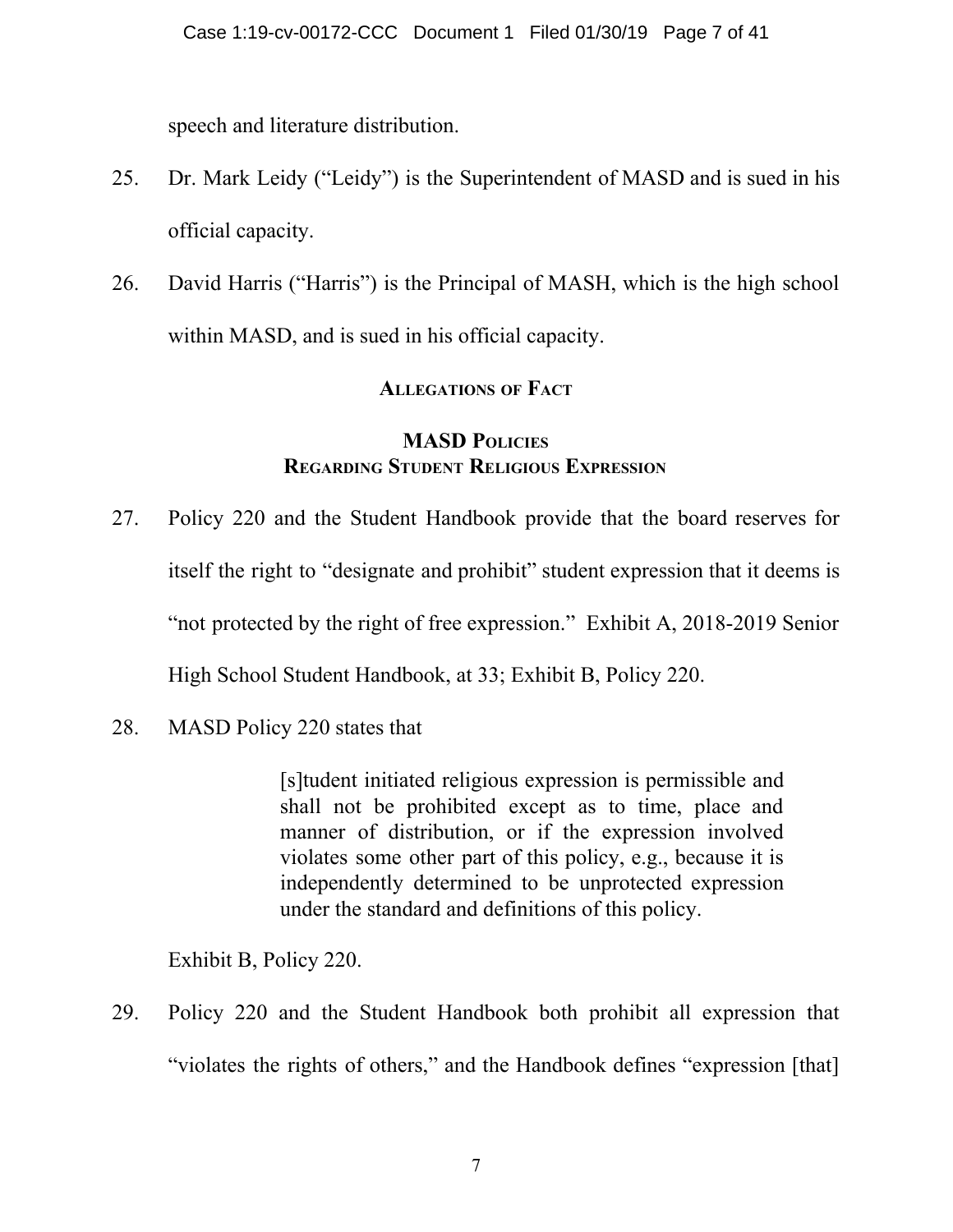violate the rights of others" to include student expressions that "[s]eek to establish the supremacy of a particular religious denomination, sect, or point of view." Exhibit A, 2018-2019 Senior High School Student Handbook, at 33. The Middle School and Elementary School handbooks both include the same discriminatory language.

- 30. The students in the Bible Club, in light of their sincerely held religious beliefs, desire to express their religious beliefs to interested classmates as being true.
- 31. This prohibition of speech is both content-based and viewpoint-based discrimination on its face in violation of the Free Speech Clause of the First Amendment due to its censorship of certain "religious" messages. It also prevents students from freely exercising their religion in violation of the Free Exercise Clause of the First Amendment.

## **MASD POLICIES REGARDING TIME AND PLACE RESTRICTIONS ON STUDENT SPEECH**

- 32. MASD, by policy, alleges that it permits students to "express themselves in word or symbol and to distribute materials as a part of that expression." Exhibit A; Exhibit B.
- 33. Policy 220 provides,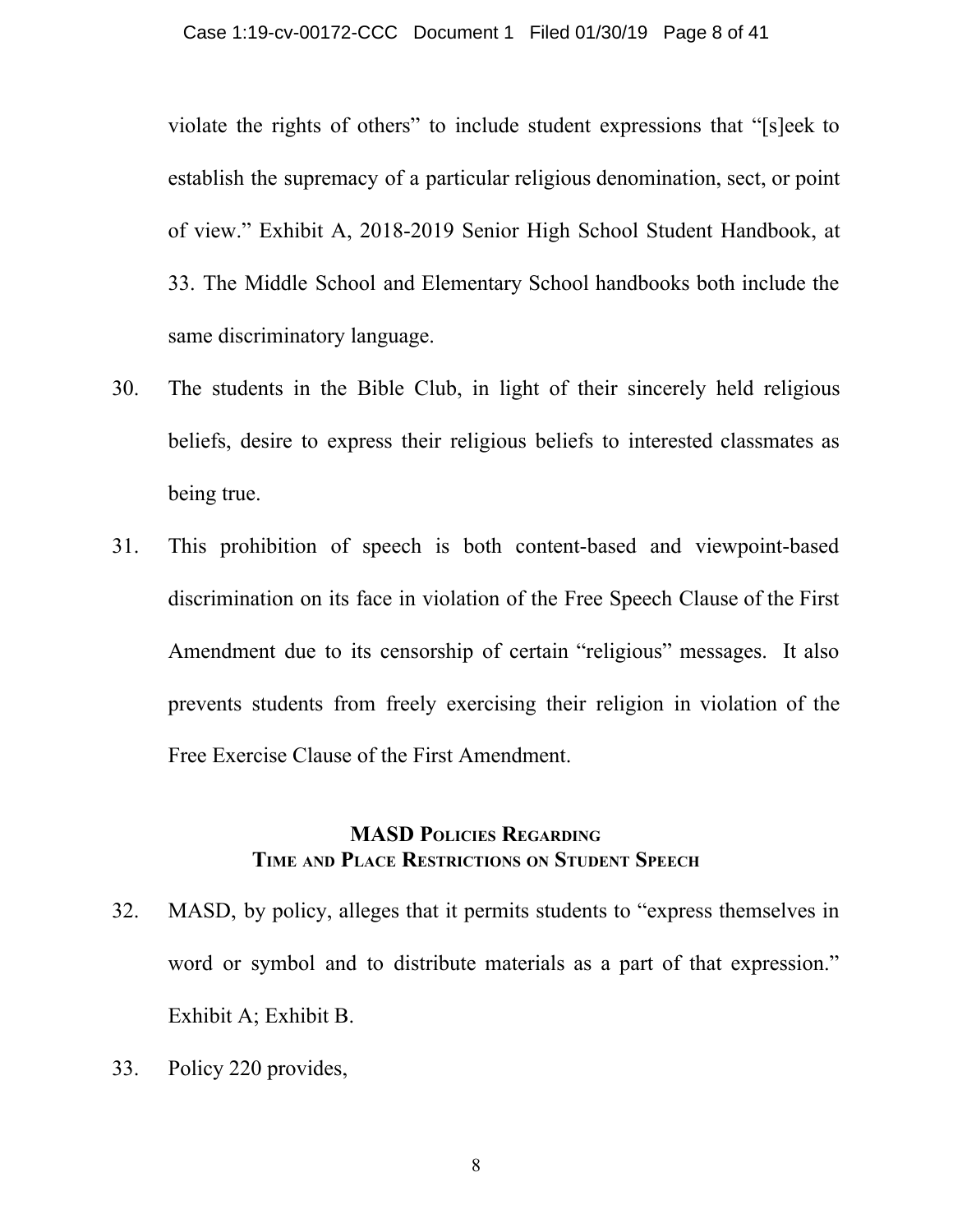Students have the right to express themselves unless such expression is likely to or does materially or substantially interfere with the educational process, including school activities, school work, or discipline and order on school property or at school functions; threatens serious harm to the school or community; encourages unlawful activity; or interferes with another's rights.

Exhibit B.

34. Policy 220's time and place restrictions state that

the board shall require that distribution and posting of non-school materials occur only at the places and during the times set forth in written administrative regulations. Such regulations or procedures shall be written to permit the orderly operation of schools, while recognizing the right of students to engage in protected expression.

*Id.*

- 35. The *time* restrictions in the Administrative Regulations explicitly prohibit students from any distribution of literature at any time during the school day.
- 36. District Administrative Regulation 220-0, which is not available in the Student Handbook and does not appear to be available to students online, states:

Students may only distribute nonschool materials at the following times: Thirty (30) minutes before the official start of school; Thirty (30) minutes after the official end of school; and as otherwise designated by the building principal in writing.

Exhibit C, Administrative Regulation 220-0.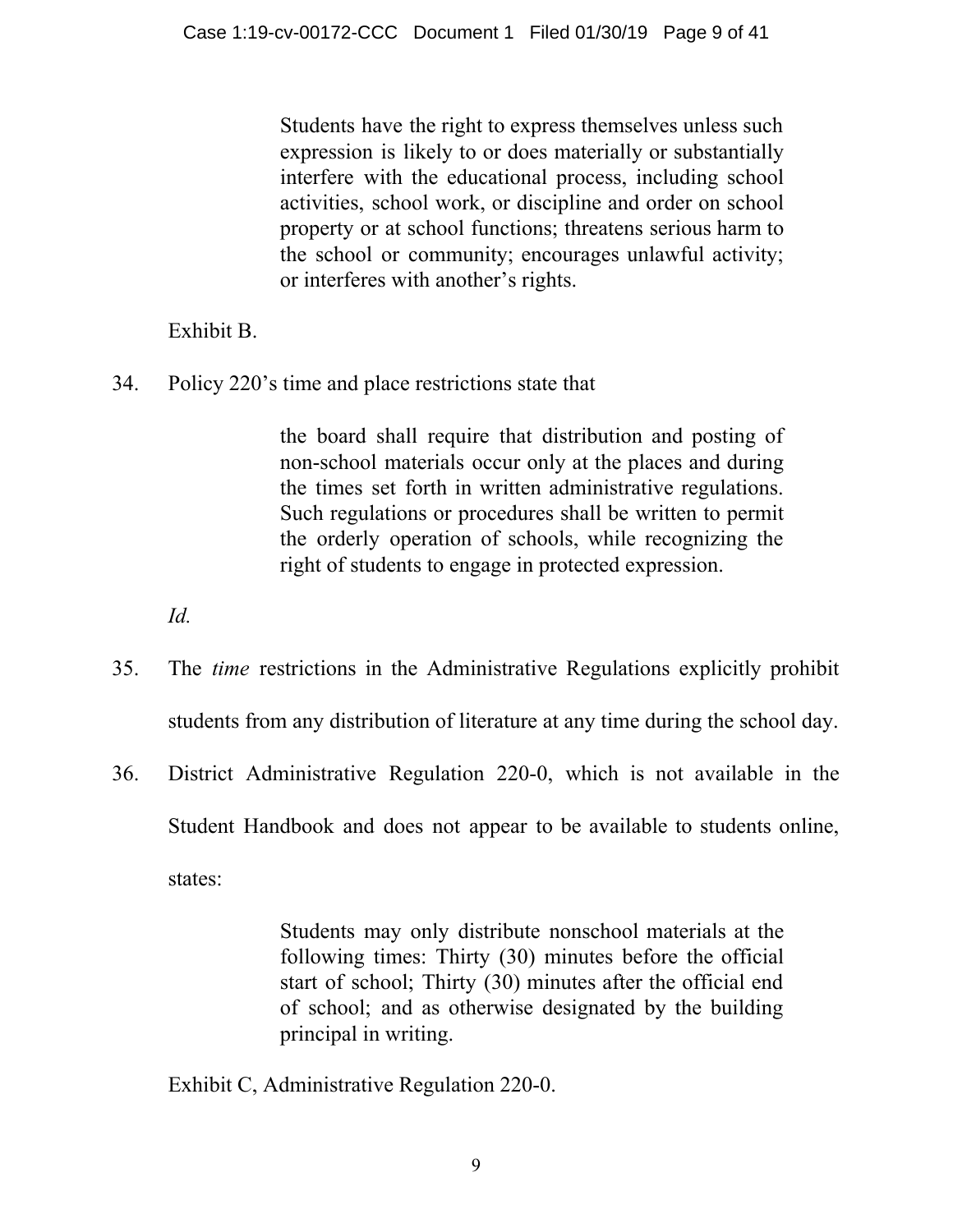- 37. The principal has not designated any additional times in writing.
- 38. The *place* restrictions in the Administrative Regulations not only prohibit any distribution of literature in or around the building, but designate that the only place where students can offer literature to their classmates is where *every member* of the general public already has the right to offer literature—"public sidewalks bordering school property." *Id*.
- 39. Specifically, the *place* restrictions state:

So as to allow for the normal flow of traffic within the school and its exterior doors, the distribution of such materials will be permitted only on public sidewalks bordering school property. Building entrance walkways and building lobbies will not be utilized for such distribution. Distribution of nonschool materials in other places will be permitted only upon receipt of written permission from the building principal or designee.

Exhibit C,  $\P$  6.

- 40. The principal has not designated any additional places in writing.
- 41. In fact, in addition to being an unconstitutional place restriction for MASD to limit distribution to "public sidewalks bordering school property," Administrative Regulation 220-0's requirement that students ask permission and get pre-approval to hand out materials on the public sidewalks bordering school property outside of the school day constitutes an unconstitutional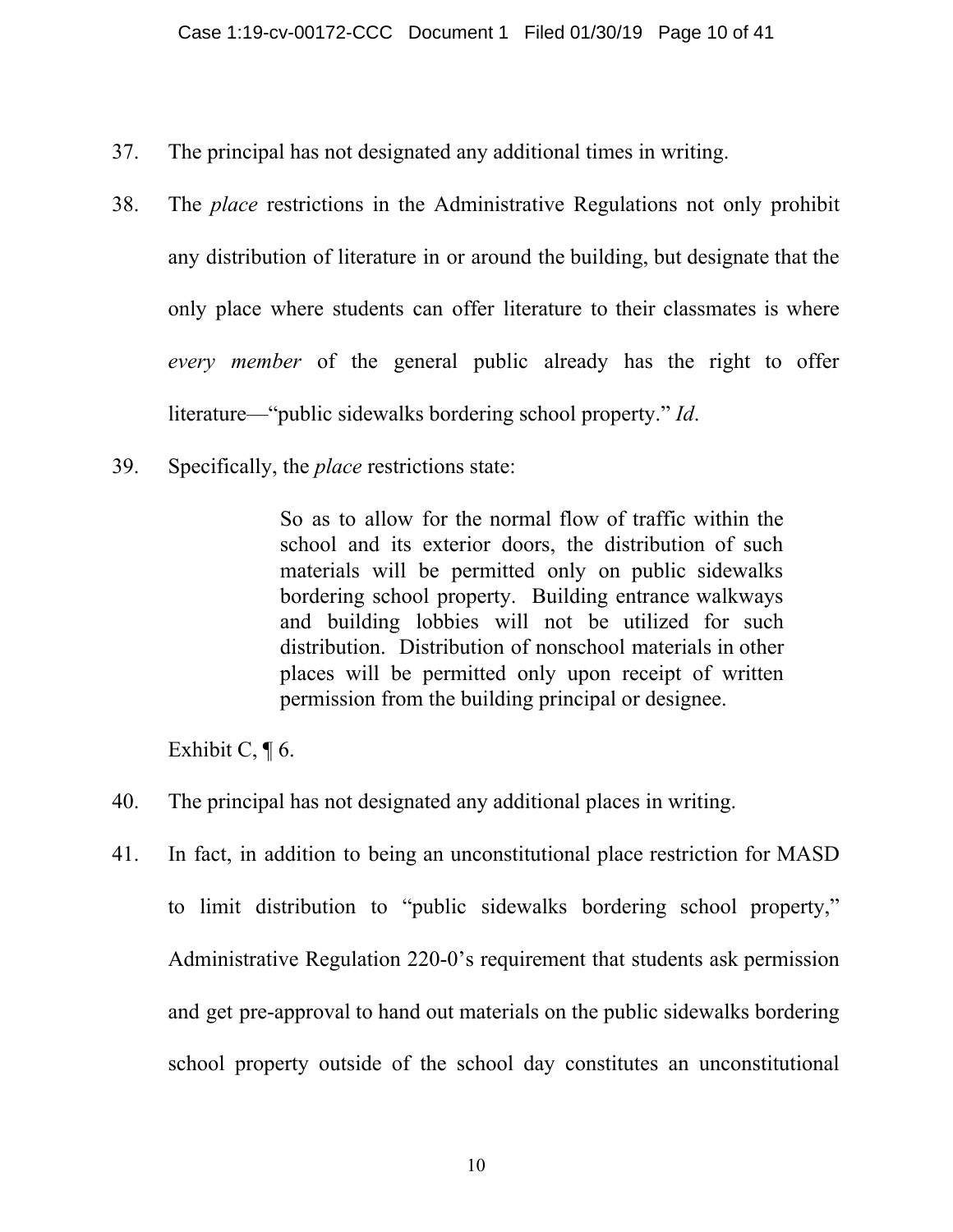prior restraint on speech in a quintessential public forum. MASD has taken away student speech rights in the school and even seeks to regulate their speech rights during non-school hours on public sidewalks that every member of the general public possesses.

- 42. The Bible does not fit into the narrow constitutional exceptions of speech that can be restricted in public schools, like lewd speech or that which encourages illegal drug use.
- 43. Prohibiting the offering of Bibles to fellow students (or a copy of any piece of literature for that matter, including the Constitution) during the entirety of the school day and anywhere on the inside of the building at any time of day is not necessary to protect against any substantial disruption of school operations or necessary to prevent interference with the rights of others.
- 44. Such an excessive prohibition on speech violates all students' First Amendment rights, not just the students involved in this lawsuit, and does not give the students the opportunity to reach fellow students.
- 45. Even a cursory review of MASD policies and the Student Handbook reveals there are plenty of non-instructional times where students should be free to offer literature because it would not create a material and substantial disruption to the instructional activities.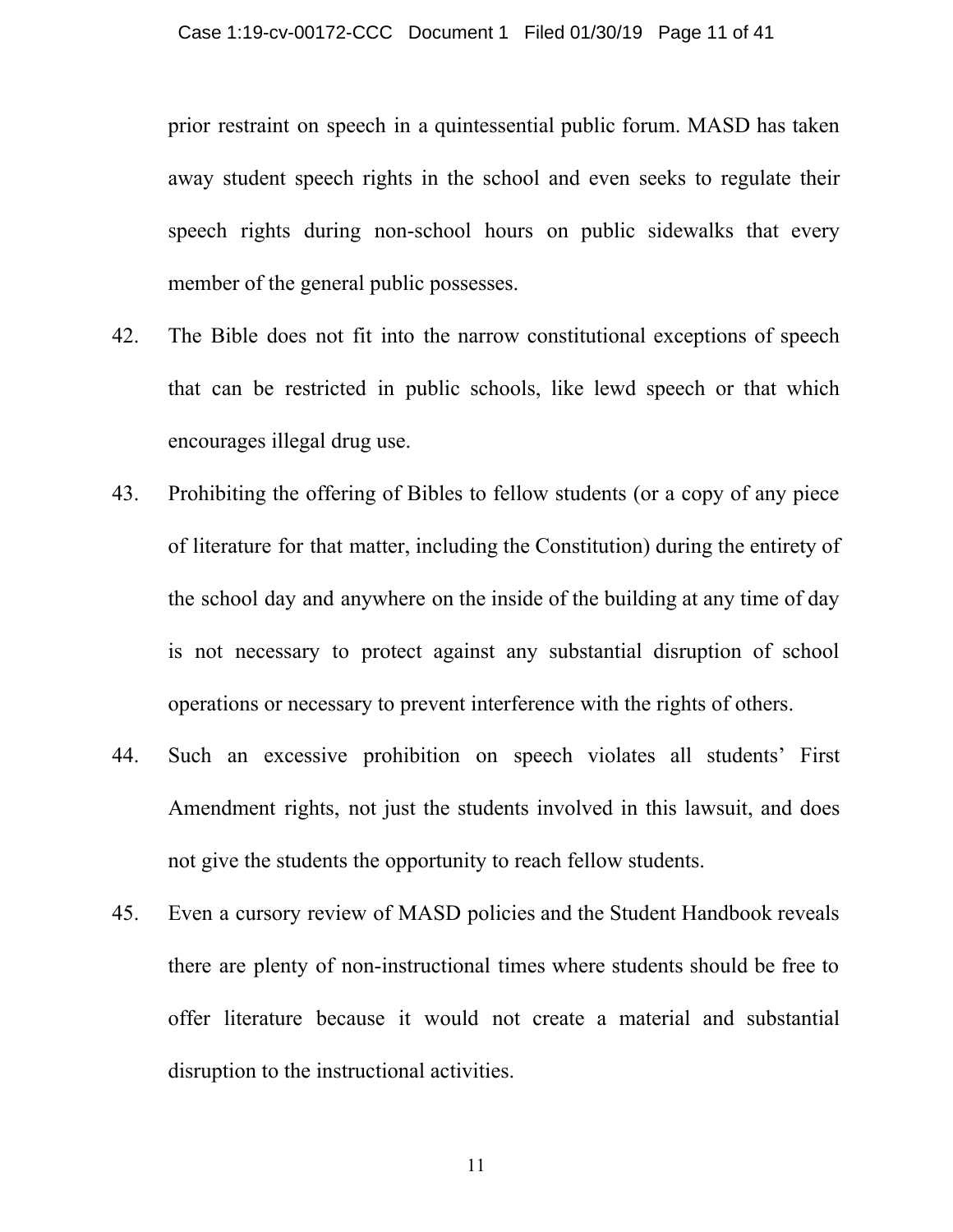- 46. Students may already congregate together and talk during these non-instructional times, and allowing students to distribute non-school materials during these same non-instructional times would not result in a material and substantial disruption.
- 47. District Policy 122 explicitly designates lunch as a "non-instructional time" where student clubs could even hold meetings should they desire. Exhibit D, section labeled "Equal Access Act."
- 48. Policy 122 also designates "before actual classroom instruction begins or after actual classroom instruction ends" as being "non-instructional times." *Id*.
- 49. All students at MASH are located in the same building and share several common areas, including a cafeteria, lobby, courtyard, and hallways.
- 50. Sophomore, Junior, and Senior students who meet certain criteria have access to another common area known as the "student commons," as well as the adjacent courtyard when the weather is favorable, where eligible students can congregate instead of attending a study hall as per the Student Handbook. *See* Exhibit E, Student Handbook, at 18.
- 51. "During the lunch period, [students] may move freely within the cafeteria" as per the Student Handbook. In addition, "[i]f the weather is favorable,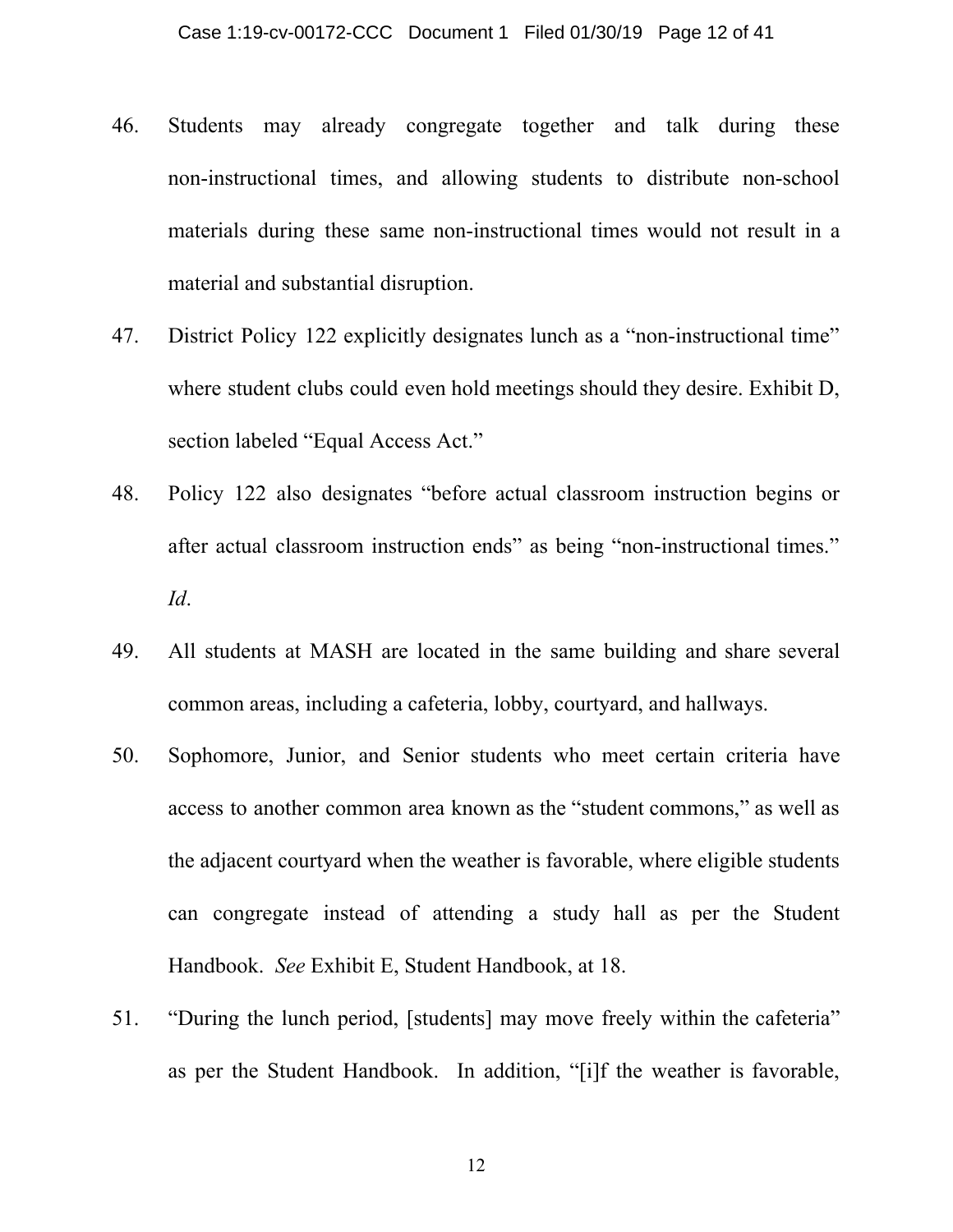students may use the adjacent (outside) courtyard." Exhibit F, Student Handbook, at 15.

52. Students, including but not limited to those in the Bible Club, have obtained permission to set up tables during lunch for the purpose of having students come up to the table and interact or sign banners, which occurs without any substantial disruption.

# **MASD SPEECH-DISTRIBUTION POLICIES VESTING THE PRINCIPAL WITH UNBRIDLED DISCRETION**

- 53. District Policy 220, Administrative Regulation 220-0, and the Student Handbook all give unconstitutional unbridled discretion to the building principals or designee.
- 54. Policy 220's time and place restrictions do not specify any time or place other than generically stating:

[T]he board shall require that distribution and posting of non-school materials occur only at the places and during the times set forth in written administrative regulations. Such regulations or procedures shall be written to permit the orderly operation of schools, while recognizing the right of students to engage in protected expression.

Exhibit B.

55. District Administrative Regulation 220-0 gives unbridled discretion to the building principal: "Students may only distribute nonschool materials at the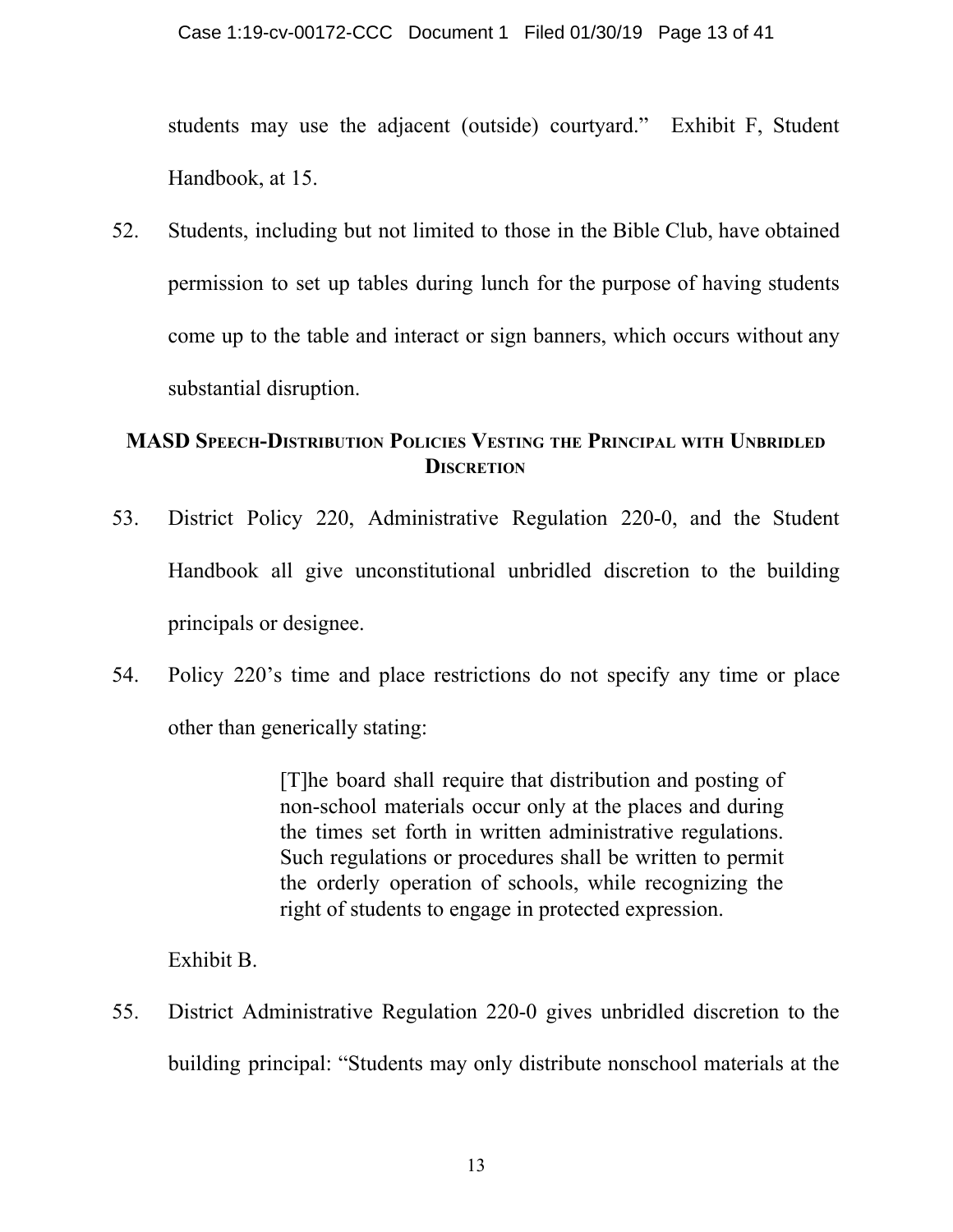following times: Thirty (30) minutes before the official start of school; Thirty (30) minutes after the official end of school; *and as otherwise designated by the building principal in writing.*" Exhibit C, Administrative Regulation 220-0 (emphasis added).

- 56. Neither Policy 220 nor the Student Handbook contain any writing designating any "otherwise designated" times where students would be permitted to distribute literature to classmates.
- 57. The Student Handbook states in relevant part:

Students are not permitted to distribute outside literature at any time on school property *unless they have the consent of the building principal*. . . . If consent is given, the time and location for distribution will be determined according to district policy.

Exhibit G, High School Handbook, p. 20 (Distribution of Materials).

58. Similar to the unbridled discretion given as to time, the school restrictions on

place also give unbridled discretion. The restrictions state in relevant part:

[M]aterials will be permitted only on public sidewalks bordering school property. Building entrance walkways and building lobbies will not be utilized for such distribution. *Distribution of nonschool materials in other places will be permitted only upon receipt of written permission from the building principal or designee.*

Exhibit C, Administrative Regulation 220-0 (emphasis added).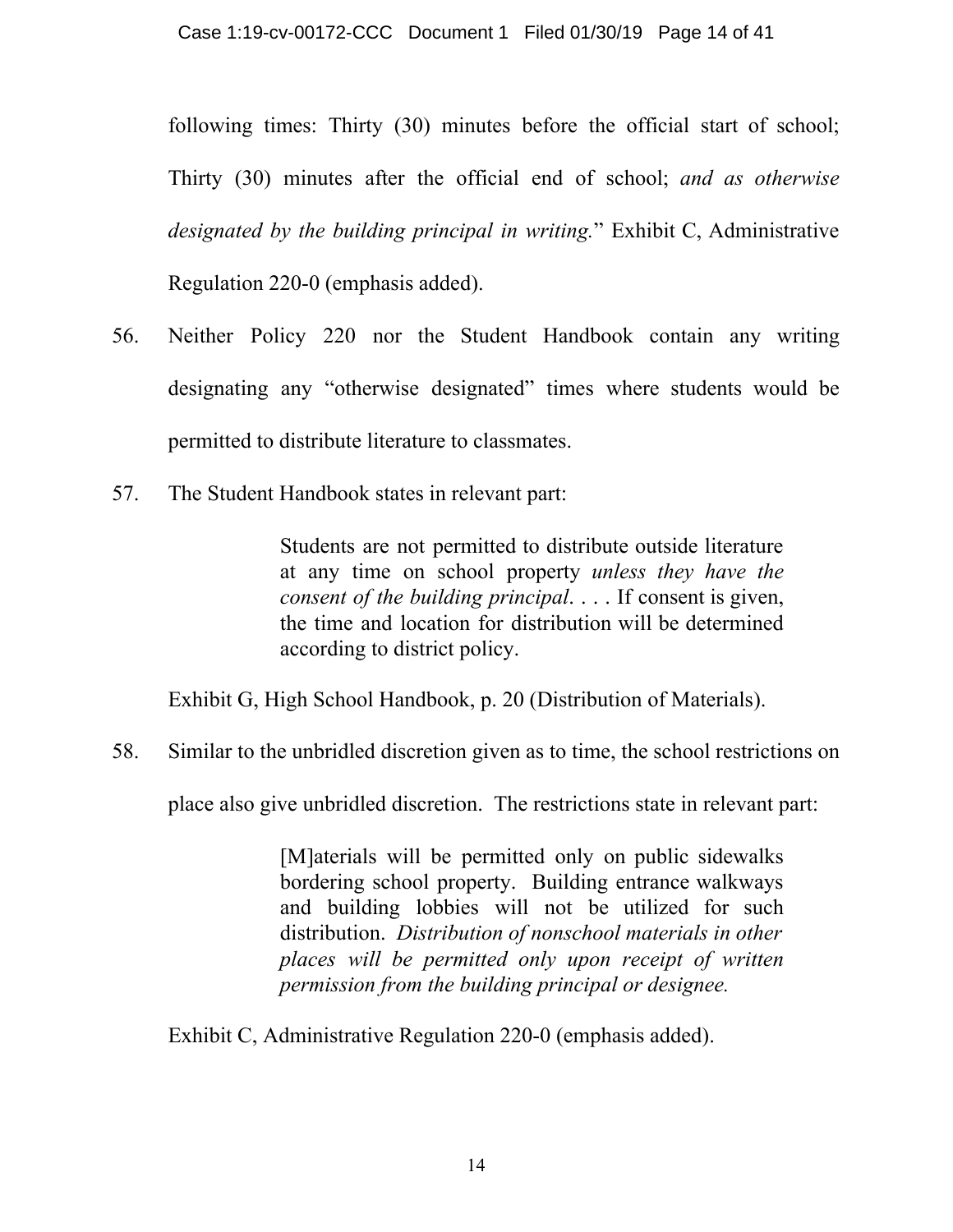- 59. Neither Policy 220 nor the Student Handbook contain any writing designating any other "otherwise designated" places where students would be permitted to distribute literature to classmates.
- 60. The District's policies lack any guidelines or directives to guide the decisions of District officials when approving or denying literature sought to be distributed by students.
- 61. The discretion given to District officials in the District's policies leave censorship of student speech to the whim of District officials.
- 62. The unbridled discretion given to District officials constitutes a violation of the Free Speech Clause of the First Amendment.
- 63. The District's policies and practice impose an unconstitutional prior restraint because they vest District officials with unbridled discretion to permit or refuse protected speech by students.
- 64. The District's policies and practice are overbroad because they sweep within their ambit all literature protected by the First Amendment and chill the speech of students who might seek to engage in private religious expression through distribution of literature.

## **THE APPLICATION OF THE FACIALLY UNCONSTITUTIONAL POLICIES AND THE EXERCISE OF UNBRIDLED DISCRETION**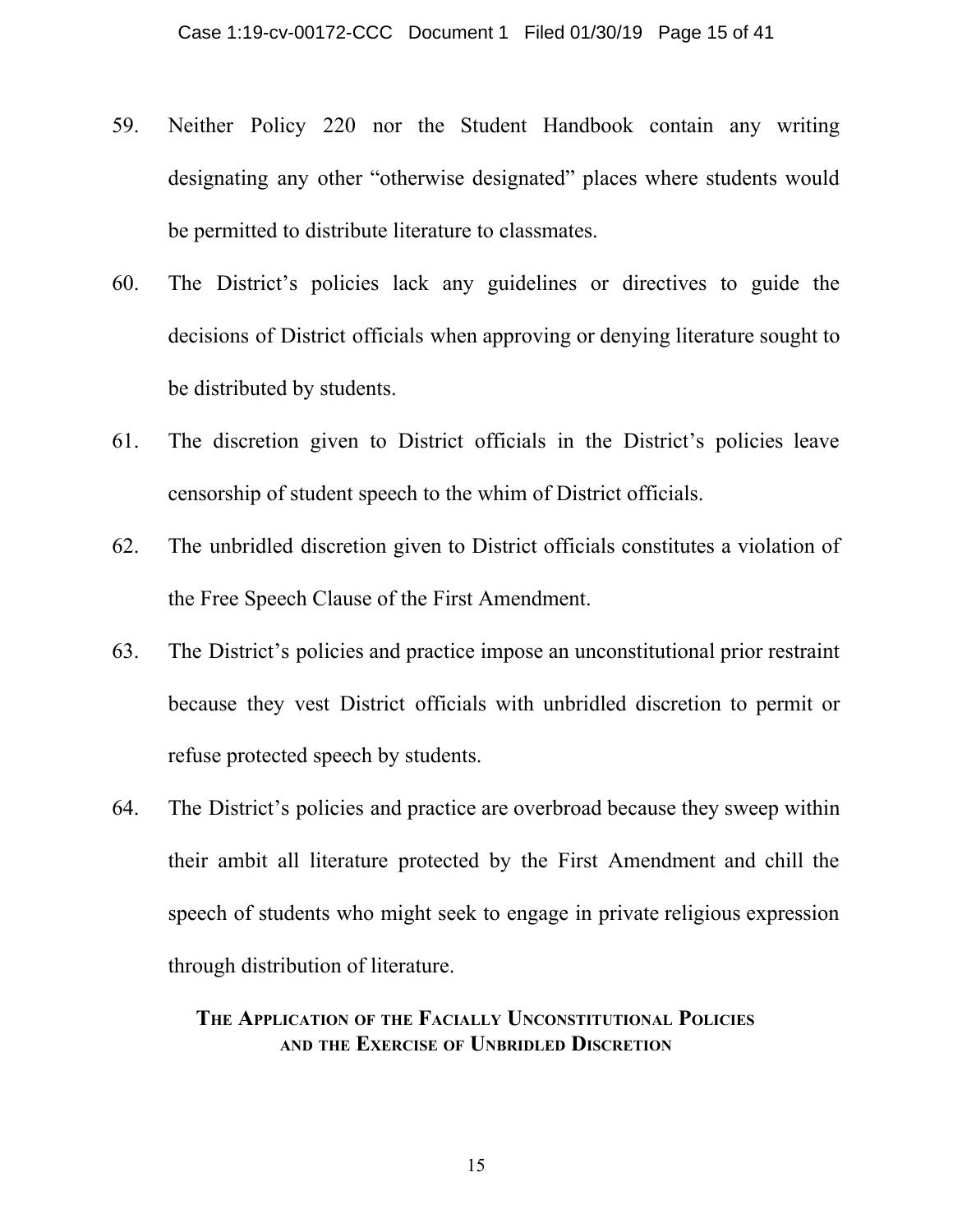- 65. Principal Harris has not only been granted unbridled discretion by the school, but he has previously wielded his unbridled discretion in a discriminatory manner.
- 66. At the beginning of the 2018-19 school year, he denied a request by the Bible Club to post flyers advertising the time and location of their club meetings despite granting requests from other school clubs to post their flyers. Exhibit H, flyer.
- 67. He told the Bible Club students they would only be permitted to post the flyers if they agreed to remove a Bible verse from the flyer.
- 68. The verse was Mark 16:15: "Go into all the world and preach the gospel to all creation."
- 69. Only after involvement of counsel did Principal Harris rescind his denial.
- 70. He wielded his unbridled discretion again on or about November 8th.
- 71. The students in the Bible Club sent a request to their teacher advisor on November 5, 2018, and their teacher adviser, sent the request to Principal Harris on November 8, 2018 requesting permission to offer Bibles to interested fellow students at lunch from their gratefulness table, as the Bible was something the students were thankful for. Exhibit I, request and denial emails.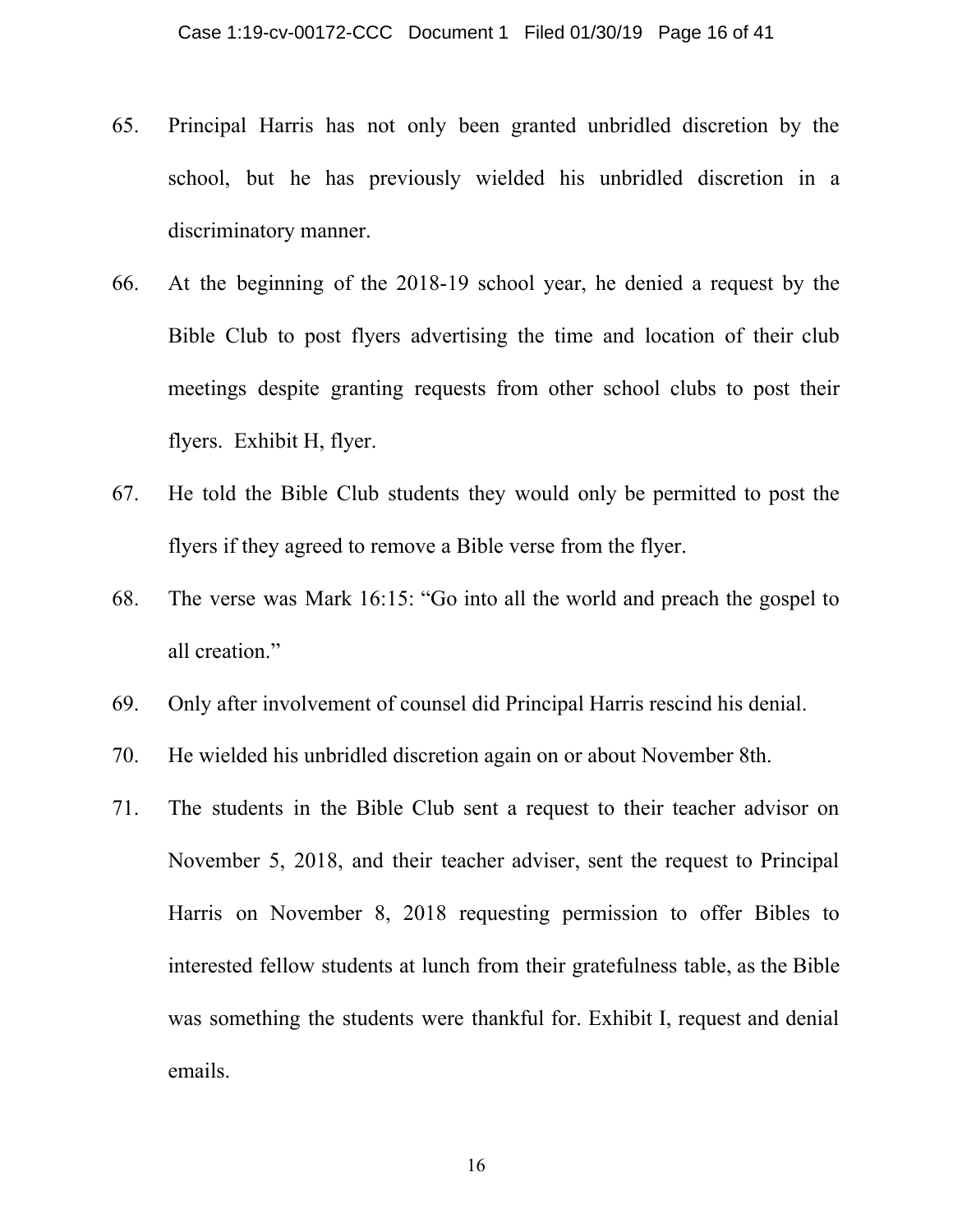- 72. The students had also requested to have a table at lunch for what they called "Gratefulness Week," where fellow students could come up to the table to sign a poster stating what they are grateful for; the Bible Club students would then offer them a Bible. *Id.*
- 73. These requests were made well in advance of the planned event.
- 74. The students were approved to set up a table at lunch, display a poster, and allow students to stop by the table and sign the poster. *Id*.
- 75. But the request to offer Bibles during that same time and at the same location during lunch was denied by email. *Id.*
- 76. The building principal, Mr. Harris, not only denied their request to distribute Bibles during lunch, which occurred well in advance of the planned distribution, but went further than the actual request and stated broadly they are "not permitted to handout [sic] Bibles during the school day." *Id*.
- 77. Principal Harris' email denying their request to offer Bibles to classmates at lunch reads in full:

[Bible Club Teacher Advisor],

Please inform him that he is not permitted to handout [sic] Bibles during the school day. Like other literature if he would like to request to distribute them outside of the school day, he may submit a request which will be reviewed in accordance with district policy and case law. At that time, a decision will be rendered. In addition to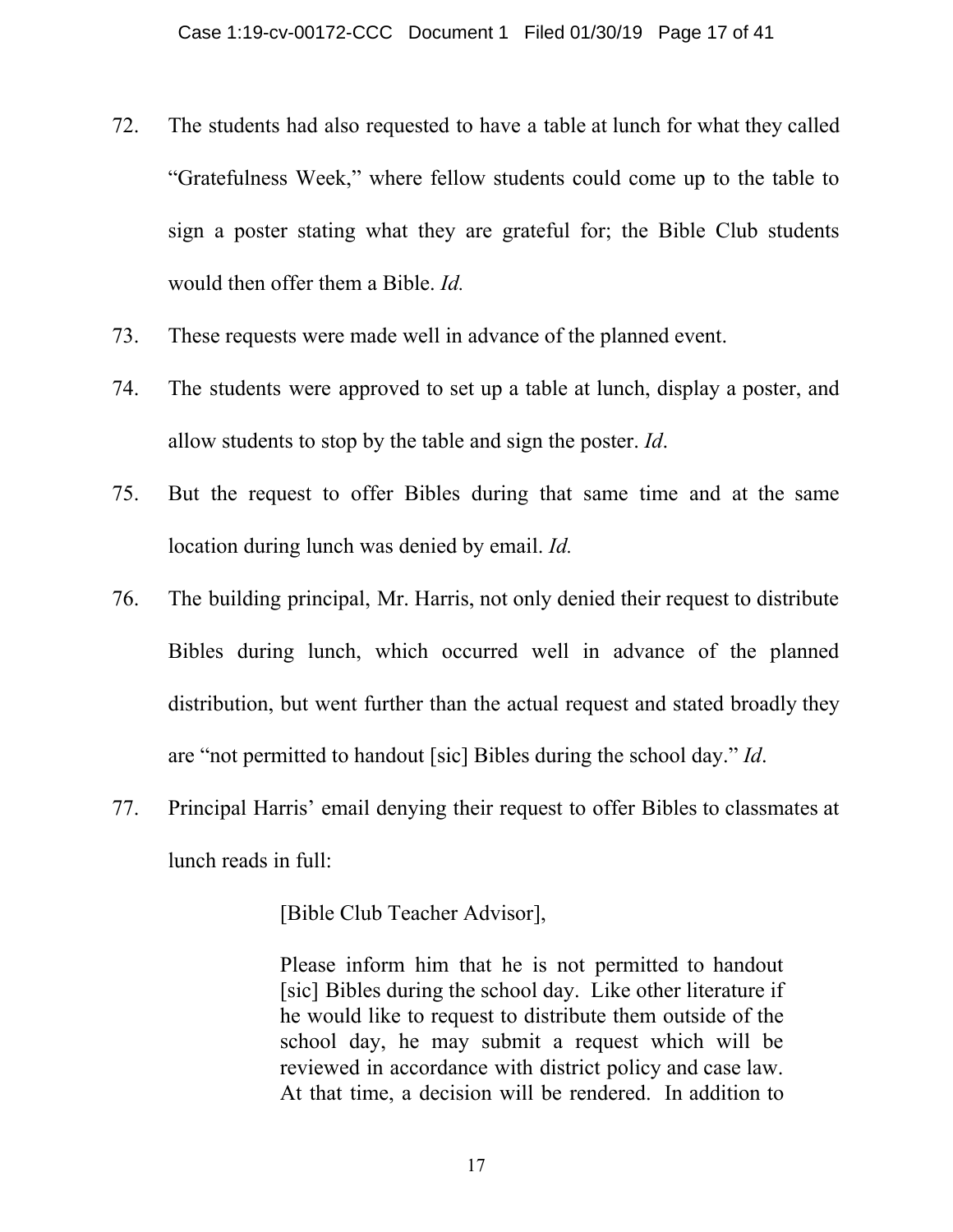relevant case law, district policy #220 provides some guidelines. Please feel free to share this with [the student] or to review it with him as you see fit.

Thank you,

Dave [Harris]

- 78. The Bible Club teacher advisor provided Principal Harris' denial email to the students as Principal Harris requested and reiterated to the students "[y]our other request to distribute Bibles was not accepted." *Id.*
- 79. Students distribute literature and other non-school materials with various types of secular messages including, but not limited to, notes, party invitations, and flyers during non-instructional times.
- 80. Exercising his unbridled discretion, Principal Harris either expressly authorizes such distributions or declines to discipline students for engaging in unauthorized distributions of non-school materials.
- 81. Students and student groups, including but not limited to the Bible Club, have obtained permission to set up tables during lunch.
- 82. Other student clubs have sold items such as t-shirts, tickets, candy grams, and handed out items such as candy, stickers, and ribbons. While it's not clear at this point whether the school gave permission to do so, those distributions have not disrupted any school operations.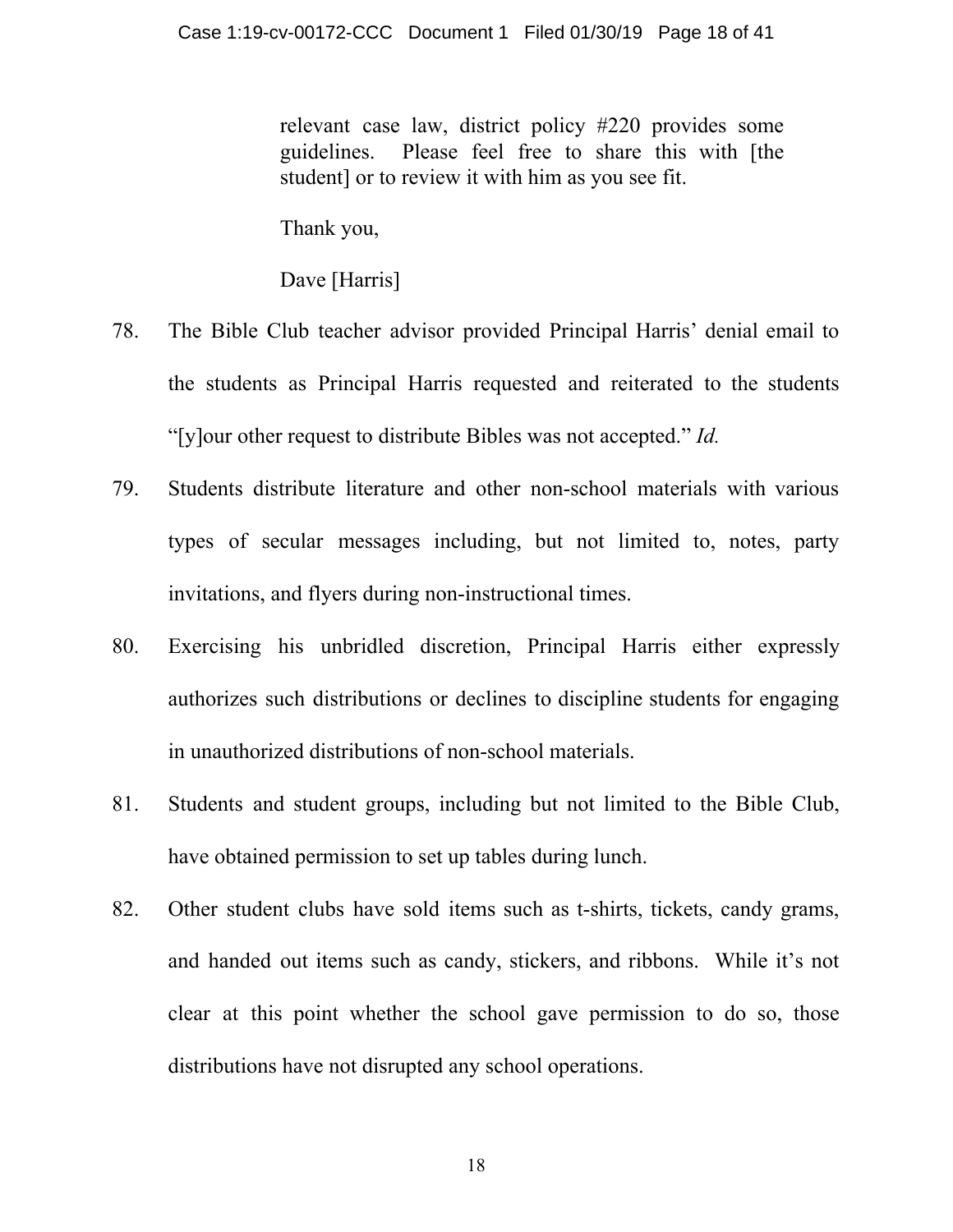- 83. On December 31, 2018, counsel for the students sent a letter to MASD Superintendent, Solicitor, and Board Secretary asking that they permit the students to offer Bibles to classmates during the school day at lunch, a non-instructional time.
- 84. Mr. Harris' initial denial email and later statements by the school continue to show that the only time they will permit distribution of Bibles is before or after school on the "public sidewalks bordering school property" based on school policy.
- 85. For example, the Superintendent, Mark Leidy, sent a press release to NBC channel 8, WGAL, which states in relevant part:

MASD respects the rights of students to express themselves and distribute materials. MASD also recognizes that exercise of that right must be limited by the District's responsibility to maintain an orderly school environment and to protect the rights of all members of the school community. Accordingly, students do have the right to distribution of non-school materials *prior to the start of the school day and after the end of the school* day if they develop a plan for time, place and manner of distribution that is reviewed and approved by the administration.

Exhibit J, MASD Press Release January 4, 2019 (emphasis added).

86. One Bible Club student leader, as well as counsel, spoke at the MASD School Board meeting on January 8, 2019, and another Bible Club student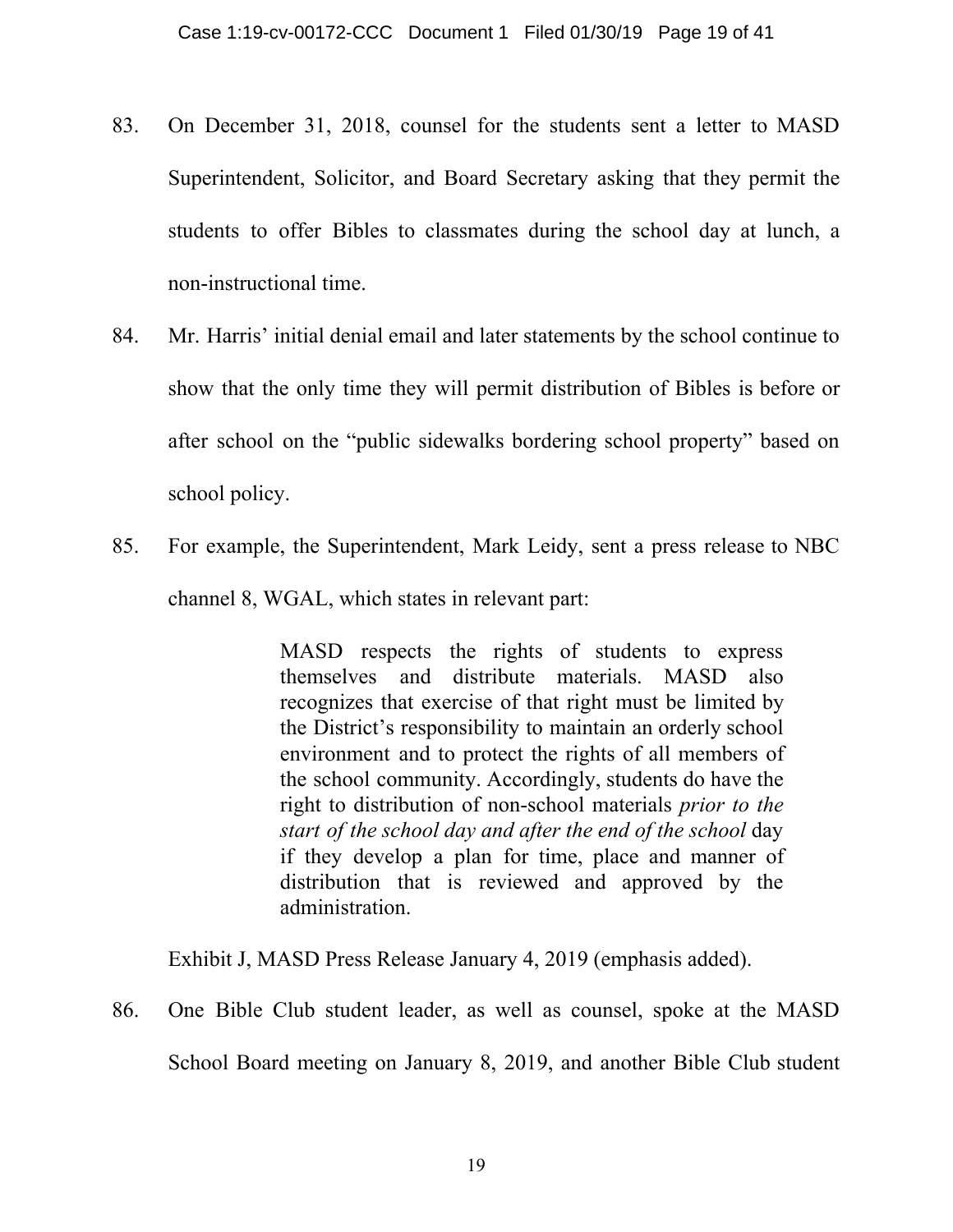leader had his statement read into the record, requesting the school change the policy and practice and permit them to offer Bibles to classmates during the school day at non-instructional times. Specifically the students explained that they were already given permission to sit at a table at lunch during the Bible Club's Gratefulness Week activity where interested students could come up and sign a gratefulness poster. This was not substantially disruptive to the educational environment. The students told the board they simply wanted to offer Bibles to interested students who came up to the Bible Club's Gratefulness table during lunch.

- 87. On the chance that MASD might alter its policies and back away from their complete prohibition during the school day, counsel for the Bible Club students sent a letter to the School's attorney on January 10, 2019. The letter asked in relevant part:
	- A) if what Mr. Harris said is *not* accurate, and students do in fact have the ability to distribute Bibles sometime during the school day, then let us know. We would love to hear from you when those times are, so the students can exercise their free speech rights to distribute Bibles to fellow students.
	- B) if what Mr. Harris said is accurate, and students are "not permitted to handout Bibles during the school day" then please let us know that as well.

Exhibit K.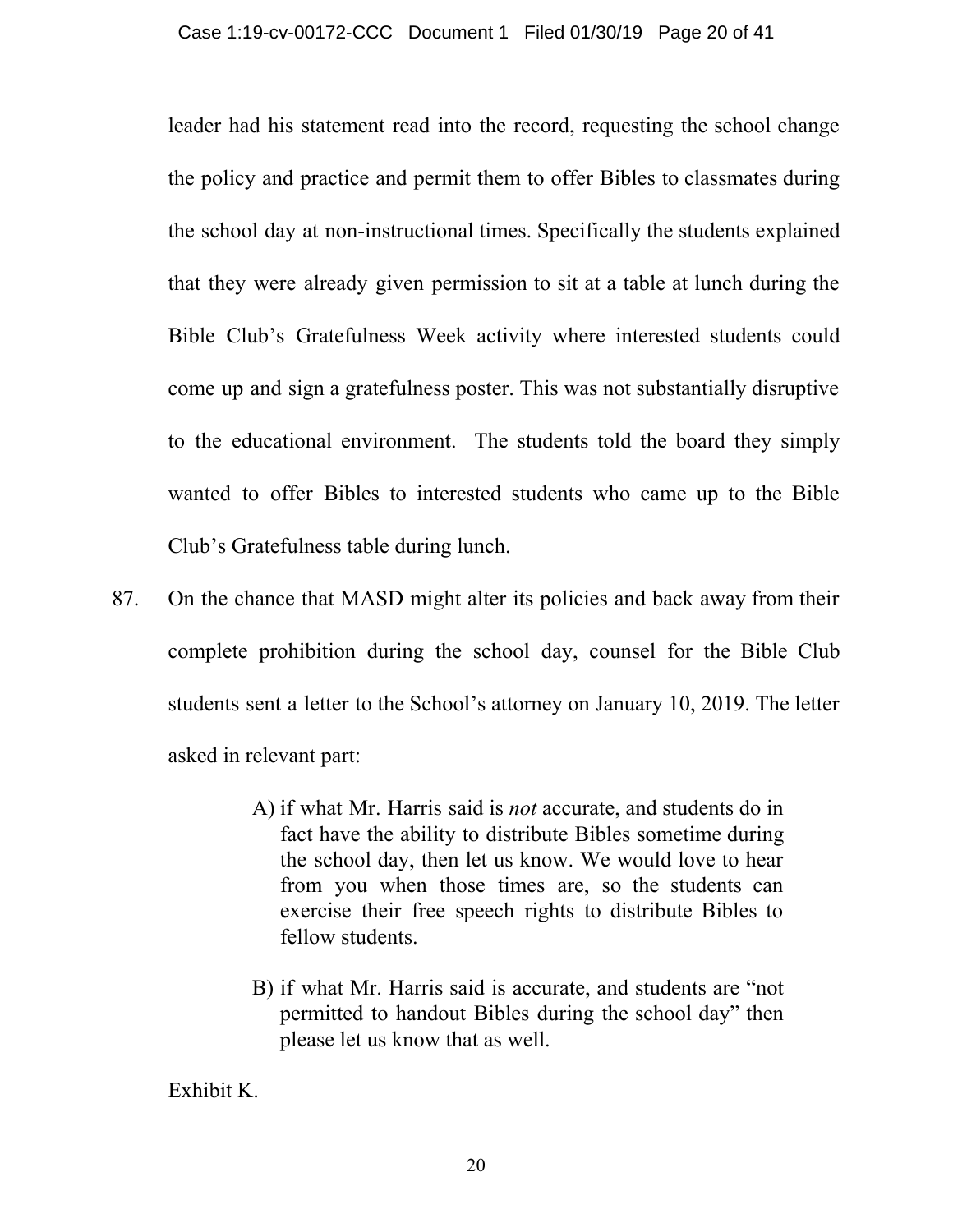- 88. Counsel for MASD chose not to respond to that request, and instead simply restated that the students can re-apply and distribute non-school materials based on their policies, which, as set forth above, are facially unconstitutional.
- 89. The Bible Club students continue to desire to offer Bibles to interested students in the cafeteria during non-instructional time.
- 90. The Bible Club students desire school policies and procedures to be changed so that their speech and other student speech, including distribution of literature, is protected during the school day and protected on school property.
- 91. The Bible Club students desire the unbridled discretion vested in the principal in Policy 220, its regulations, and student handbooks be eliminated.
- 92. The Bible Club students also ask that the content and viewpoint prohibition of certain forms of religious speech be eliminated.

#### **ALLEGATIONS OF LAW**

- 93. All of the acts of MASD, Leidy, and Harris were executed and are continuing to be executed under the color of state law.
- 94. The Bible Club has no adequate or speedy remedy at law to correct the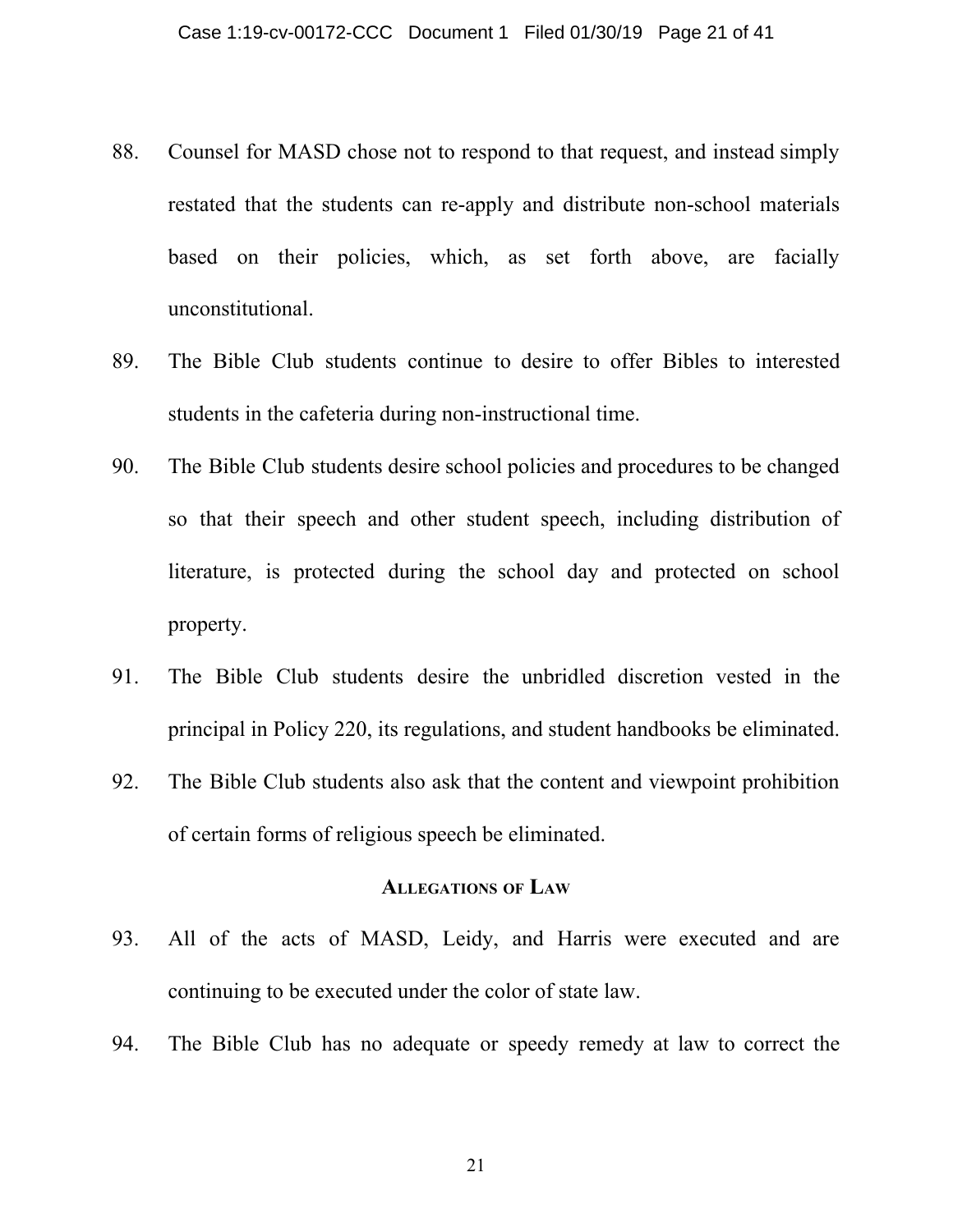deprivation of its rights.

- 95. Unless MASD's literature distribution policy and practice are enjoined, the Bible Club students, as well as all other students in the school, will continue to suffer irreparable injury.
- 96. The loss of the students' First Amendment freedoms, for even a minimal period of time, unquestionably constitutes irreparable injury.

# **FIRST CAUSE OF ACTION FACIAL VIOLATION OF THE FREE SPEECH CLAUSE OF THE FIRST AMENDMENT TO THE U.S. CONSTITUTION**

*Narrow tailoring, overbreadth, lack of ample alternatives*

- 97. The above paragraphs are reincorporated as if fully set forth herein.
- 98. The First Amendment's Freedom of Speech Clause, incorporated and made applicable to the states by the Fourteenth Amendment to the United States Constitution, prohibits the government from banning expression.
- 99. The Free Speech Clause prohibits schools from limiting student speech unless such speech would substantially interfere with the orderly operation of the school. *See Tinker v. Des Moines Indep. Cmty. Sch. Dist.*, 393 U.S. 503, 505 (1969); *K.A. v. Pocono Mt. Sch. Dist.*, 710 F.3d 99 (3d Cir. 2012).
- 100. Any valid time or place regulations on the distribution of literature may only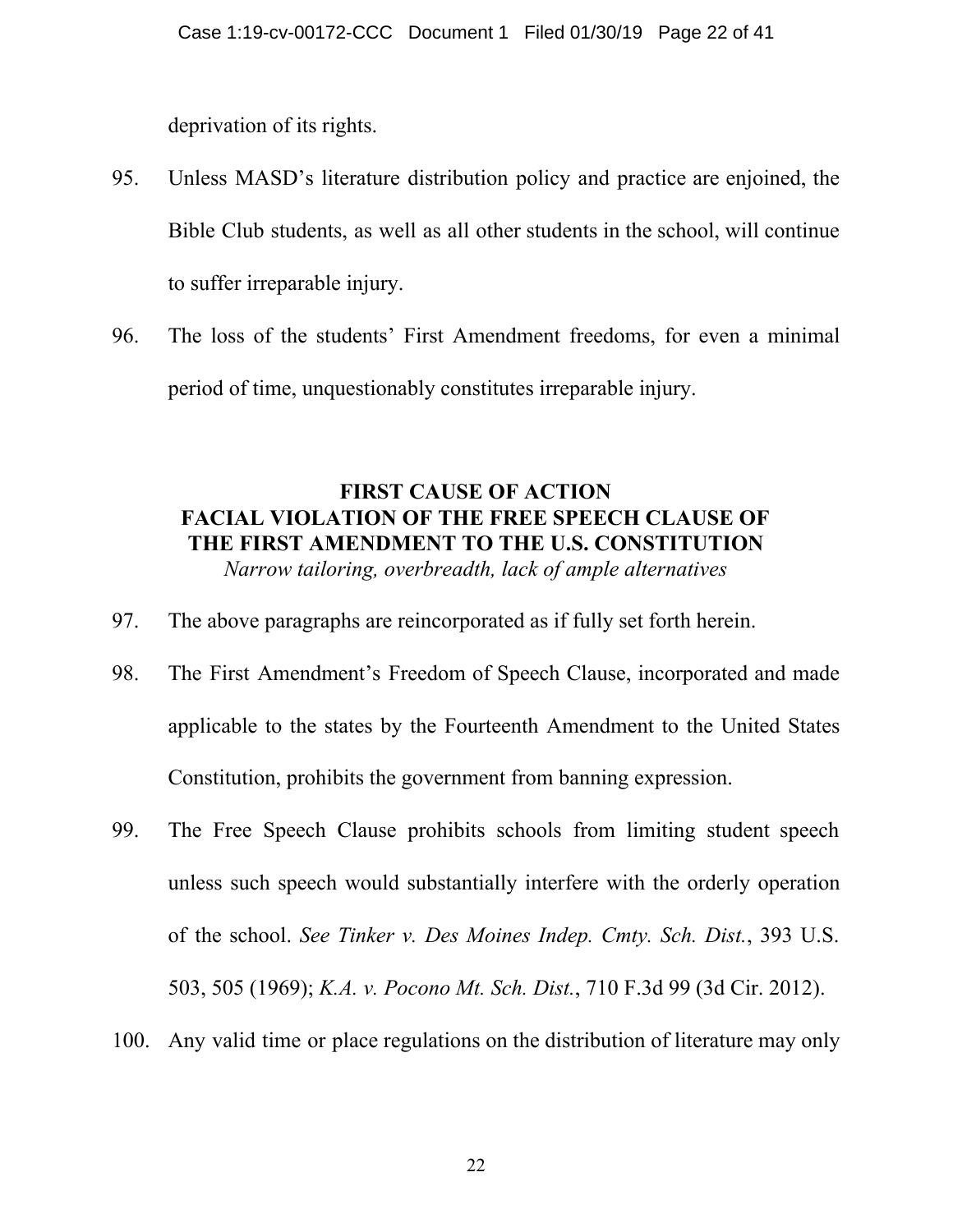be upheld when narrowly tailored to a school's interest in the orderly

operation of schools and where ample alternatives to speech are upheld. *See*

*Gregoire v. Centennial Sch. Dist*., 907 F.2d 1366, 1382 (3d Cir. 1990).

101. MASH's Policy 220 states that

the board shall require that distribution and posting of non-school materials occur only at the places and during the times set forth in *written administrative regulations*. Such regulations or procedures shall be written to permit the orderly operation of schools, while recognizing the right of students to engage in protected expression.

Exhibit B (emphasis added)*.*

102. The *time* restrictions in the Administrative Regulations explicitly prohibit

students from any distribution of literature at any time during the school day.

103. District Administrative Regulation 220-0, states:

Students may only distribute nonschool materials at the following times: Thirty (30) minutes before the official start of school; Thirty (30) minutes after the official end of school; and as otherwise designated by the building principal in writing.

Exhibit C, at 2.

- 104. The principal has not designated any additional times in writing.
- 105. The *place* restrictions in the Administrative Regulations state that distribution

will be permitted only on public sidewalks bordering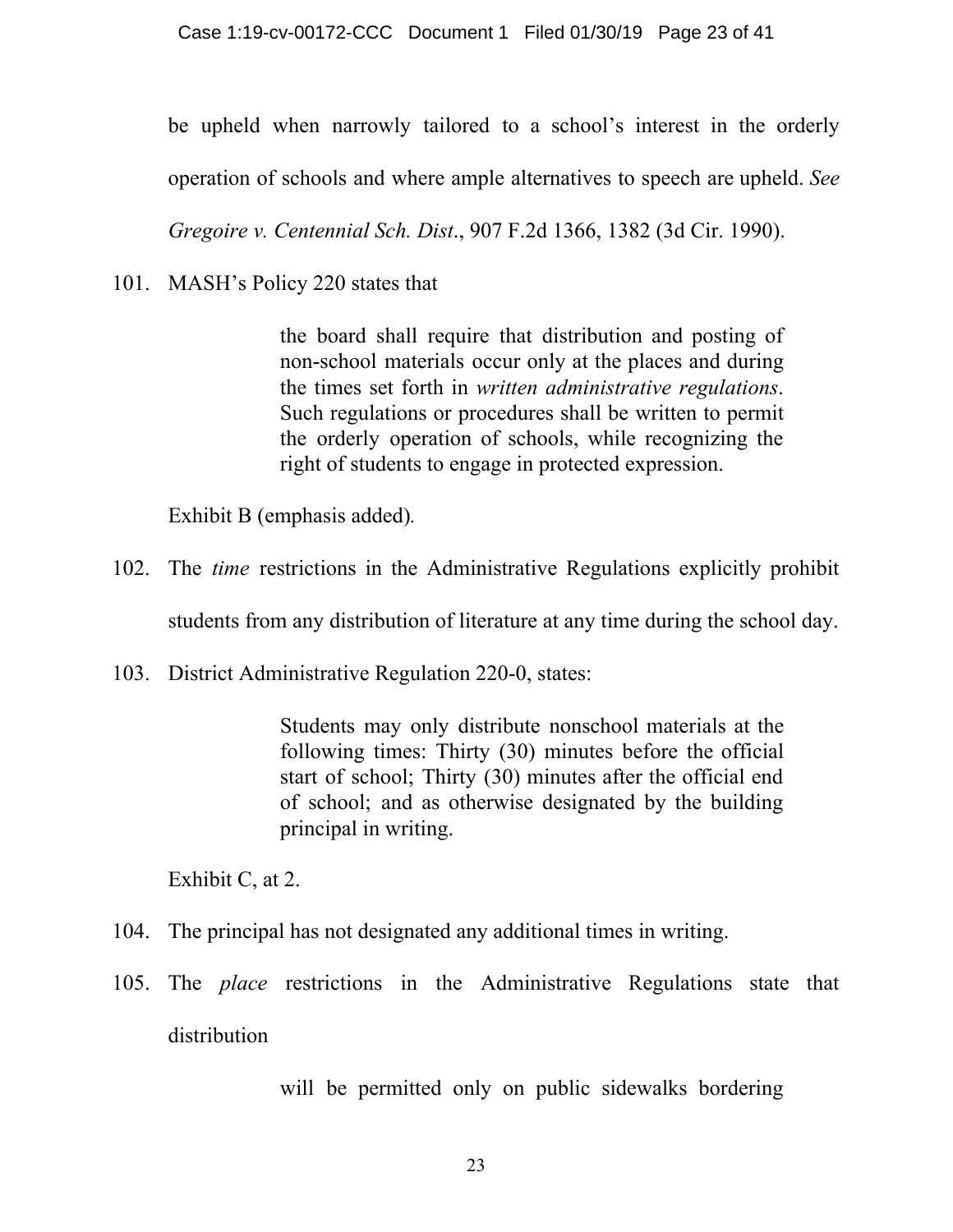school property. Building entrance walkways and building lobbies will not be utilized for such distribution. Distribution on non school materials in other places will be permitted only upon receipt of written permission from the building principal or designee.

*Id*.

- 106. The principal has not designated any additional places in writing.
- 107. The only place where students may distribute literature is where *every member* of the general public already has the right to offer literature, "public sidewalks bordering school property." *Id*.
- 108. In fact, in addition to being overbroad and an unconstitutional time and place restriction for MASD to limit distribution to "public sidewalks bordering school property," Administrative Regulation 220-0's requirement that students ask permission and get pre-approval to hand out materials on the public sidewalks bordering school property outside of the school day, MASD has taken away student speech rights in the school and even seeks to regulate their speech rights during non-school hours on public sidewalks that every member of the general public possesses. Given that it is unconstitutional to place prior restraints on the general public on public sidewalks, MASD cannot place such prior restraints on students during non-school hours on those same sidewalks.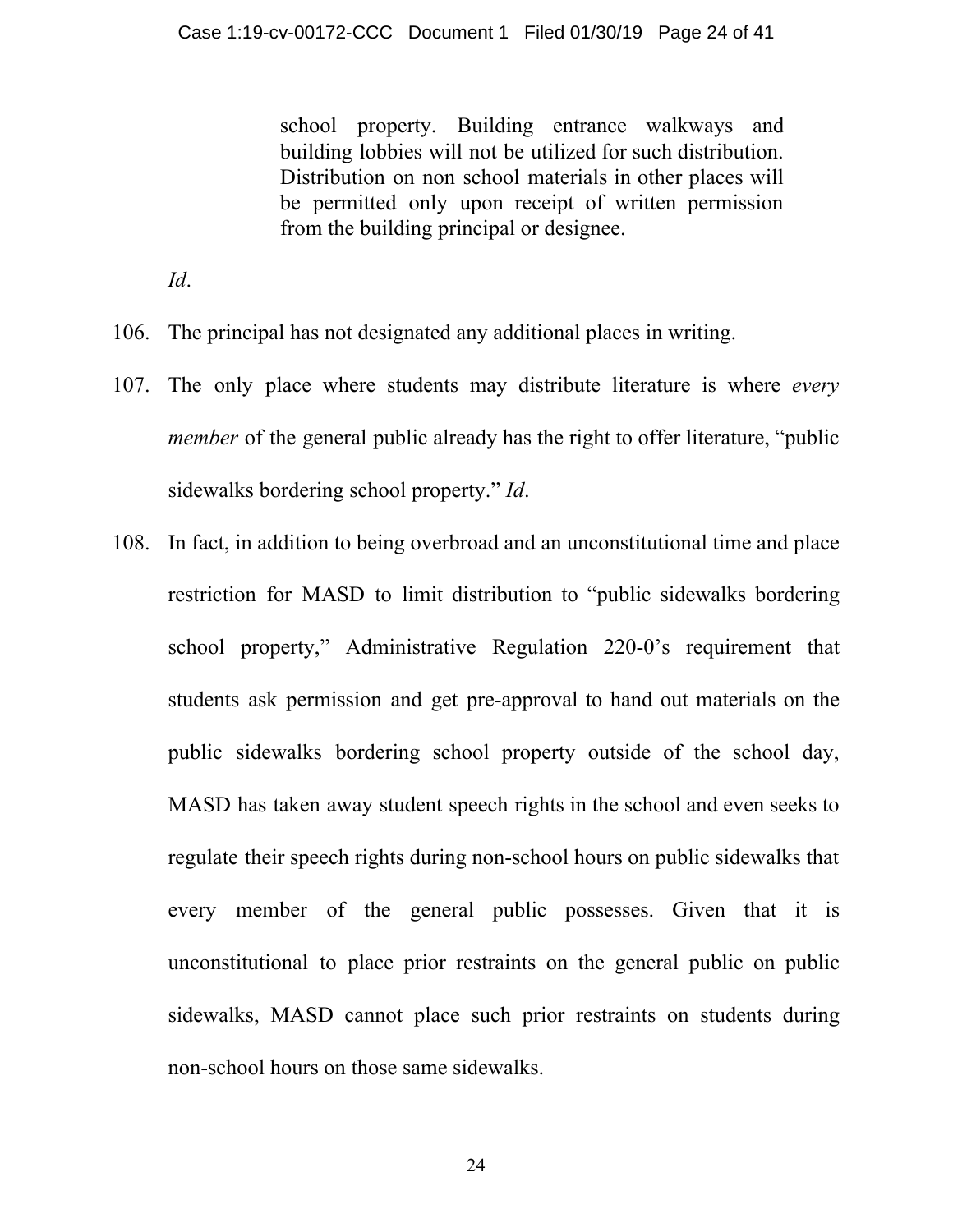- 109. The policies are overbroad and encompass anything written or printed for general distribution, including cards, notes, messages, invitations to graduation or birthday parties, and even personal websites and internet bulletin boards. Exhibit B.
- 110. Such restrictions on speech—entirely prohibiting distribution during the school day and entirely prohibiting it anywhere but "public sidewalks bordering school property[,]" at any time of day—is an extremely overbroad restriction on speech that prohibits a substantial amount of protected student speech that is not necessary to prevent substantial disruption or interference with the work of the school or rights of other students. *See Saxe v. State College Area Sch. Dist.* 240 F.3d 200, 216 (3d. Cir. 2001).
- 111. Prohibiting the distribution of materials at lunch, for instance, which is a non-instructional time, does not advance this interest because such distributions would not create a material and substantial disruption to the operation of the school.
- 112. This extraordinarily broad prohibition on the distribution of literature is contrary to both caselaw and Pennsylvania law.
- 113. Schools cannot limit a student's ability to hand out literature to outside of the school building and outside of school hours. *See Thompson v.*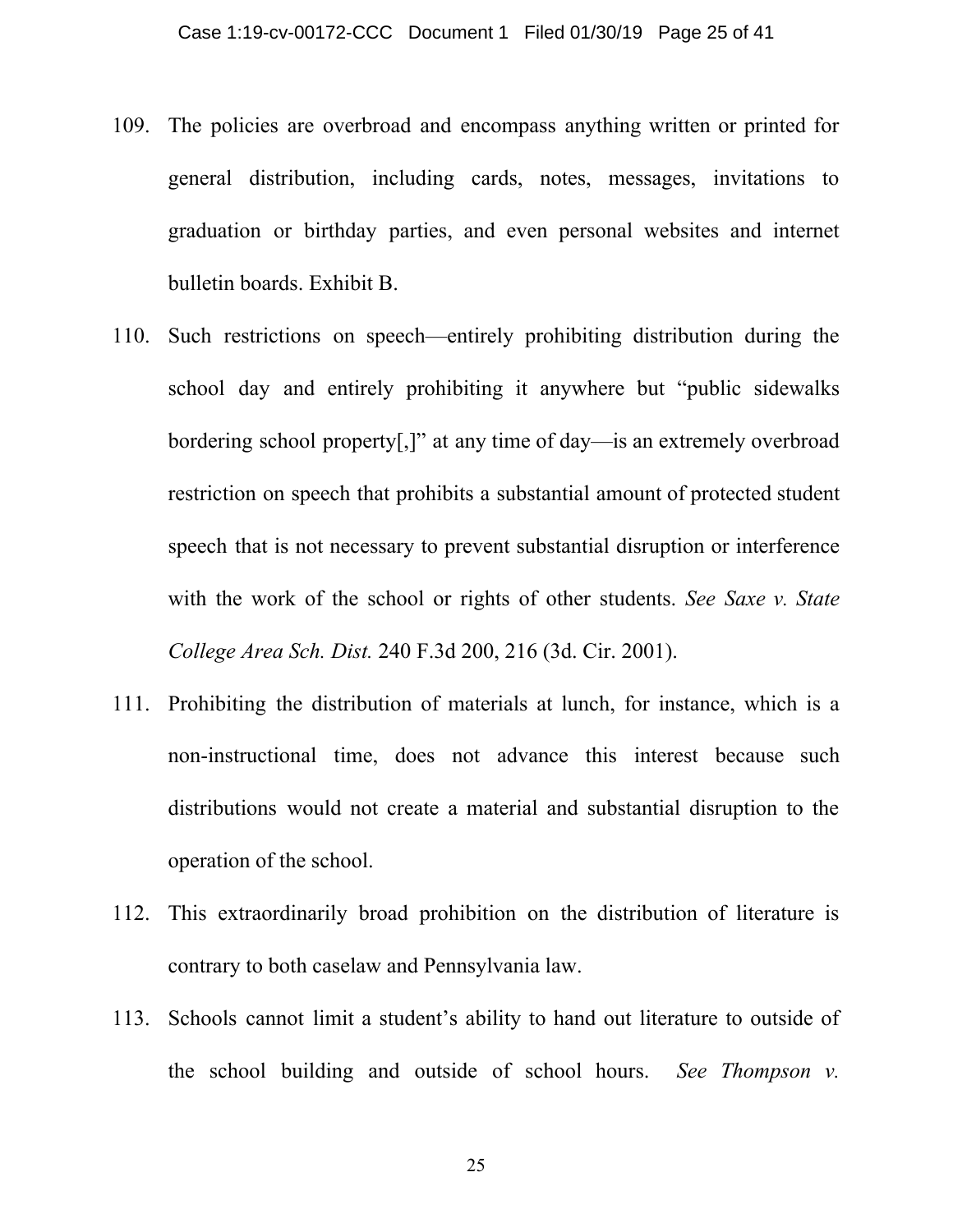*Waynesboro Area Sch. Dist.*, 673 F. Supp. 1379, 1380, 88 (M.D. Pa. 1987); *see also Slotterback v. Interboro Sch. Dist.*, 766 F. Supp. 280, 299 (E.D. Pa. 1991).

- 114. Pennsylvania law makes clear that schools may limit the "time and place of distribution of materials so that distribution would not materially or substantially interfere with the requirements of appropriate discipline in the operation of the school." 22 Pa. Code § 12.9(i).
- 115. "A proper time and place set for distribution is one that would give the students the opportunity to reach fellow students."  $\S$  12.9(i)(1).
- 116. Entirely prohibiting distribution at any time or place during the school day, and at any place other than the "public sidewalks bordering school property" outside of school hours does not give ample opportunity to reach fellow students. Some students leave early, others go directly to cars and buses. Pushing students to the edge of campus not only fails to give ample opportunity, it almost completely prevents personal interactions.
- 117. "The place of the activity may be restricted to permit the normal flow of traffic within the school and at exterior doors."  $\S$  12.9(i)(2).
- 118. The normal flow of traffic within the school will not be impeded by distribution from a table in the school cafeteria, for instance.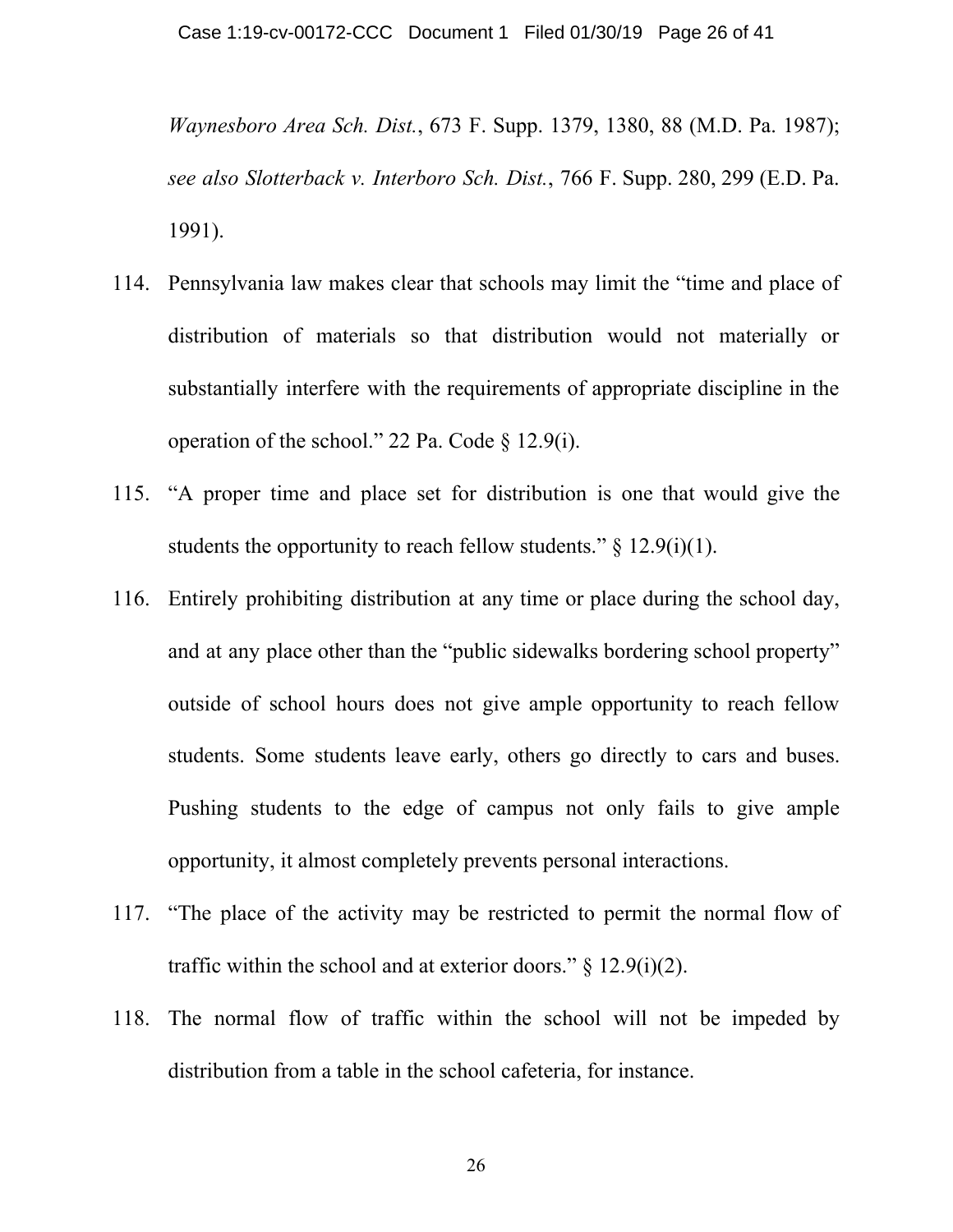- 119. Nor would the normal flow of traffic at lunch be impeded by an individual offering literature to another student in the cafeteria or in the student commons where students are already permitted to walk around freely, for instance.
- 120. In fact, distribution of literature is inherently less disruptive than spoken expression. *United States v. Kokinda*, 497 U.S. 720, 734 (1990).
- 121. Policy 220 in conjunction with District Administrative Regulation 220-0 are facially unconstitutional in that, absent an arbitrary exception granted by the principal, they completely prohibit any distribution in school or even outside of school during school hours.

WHEREFORE, Plaintiffs respectfully prays that the Court grant the relief set forth hereinafter in the Prayer for Relief.

# **SECOND CAUSE OF ACTION FACIAL VIOLATION OF THE FREE SPEECH CLAUSE OF THE FIRST AMENDMENT AND TO THE U.S. CONSTITUTION** *unbridled discretion*

- 122. The above paragraphs are reincorporated as if fully set forth herein.
- 123. District Administrative Regulation 220-0 grants discretion to the school principal to override its draconian prohibition of any literature distribution in the school or during school hours.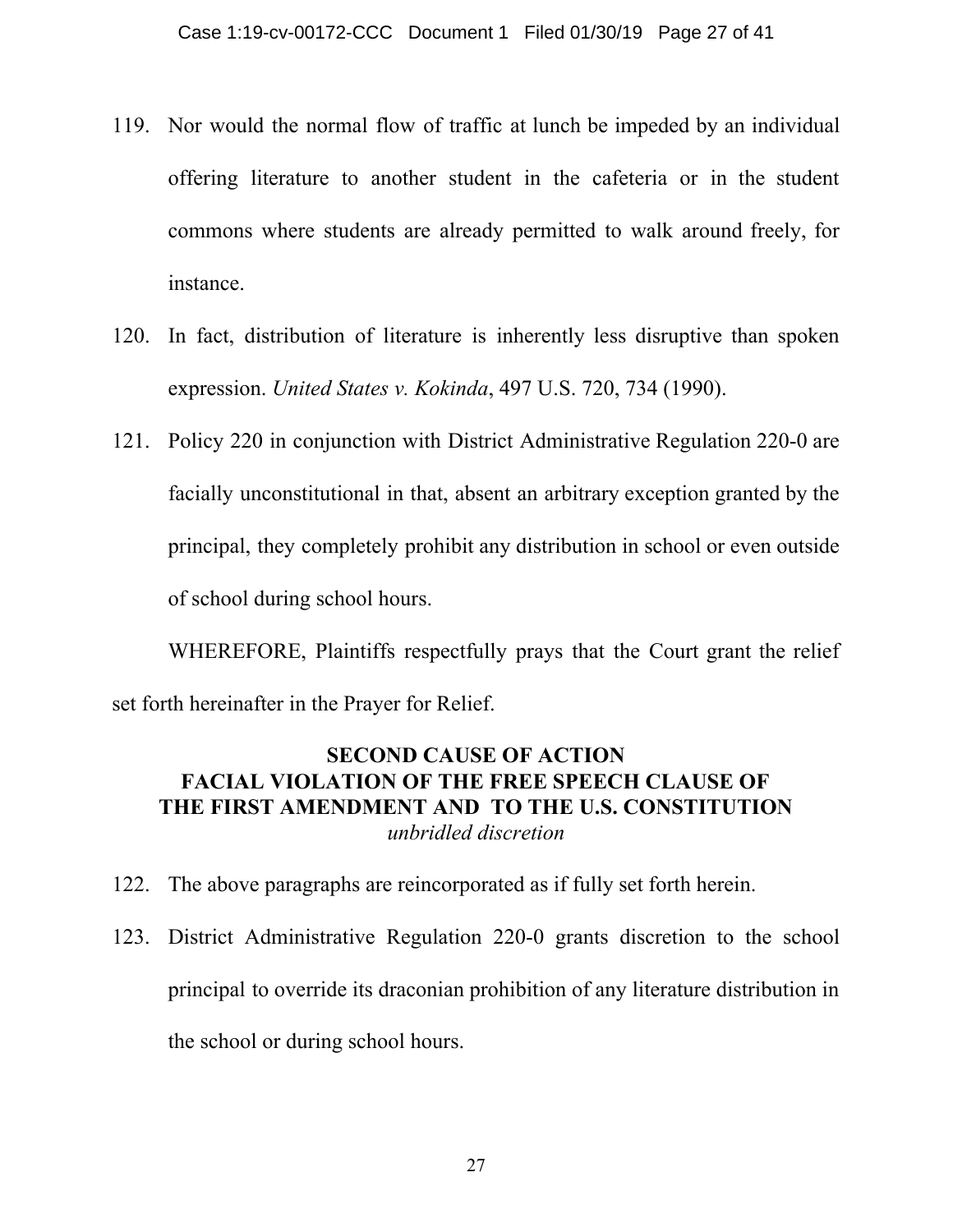- 124. This discretion does not solve any constitutional infirmity, but instead vests the school principal with unbridled discretion to ban literature distribution without any standards.
- 125. It is violative of the free speech clause to grant unbridled discretion to a government official to permit or deny the opportunity to speak. *See Shuttlesworth v. Birmingham*, 394 U.S. 147 (1969); *Slotterback v. Interboro Sch. Dist.*, 766 F. Supp. 280, 299 (E.D. Pa. 1991).
- 126. Policy 220 in conjunction with District Administrative Regulation 220-0 gives unbridled discretion to the principal to permit distribution of literature he favors inside the school and during school hours or to push literature he dislikes to the sidewalk outside of school hours.
- 127. Policy 220 in conjunction with District Administrative Regulation 220-0 and the Student Handbook are facially unconstitutional.

WHEREFORE, Plaintiff respectfully prays that the Court grant the relief set forth hereinafter in the Prayer for Relief.

# **THIRD CAUSE OF ACTION FACIAL VIOLATION OF THE FREE SPEECH CLAUSE OF THE FIRST AMENDMENT TO THE U.S. CONSTITUTION** *viewpoint discrimination, overbreadth*

128. The above paragraphs are reincorporated as if fully set forth herein.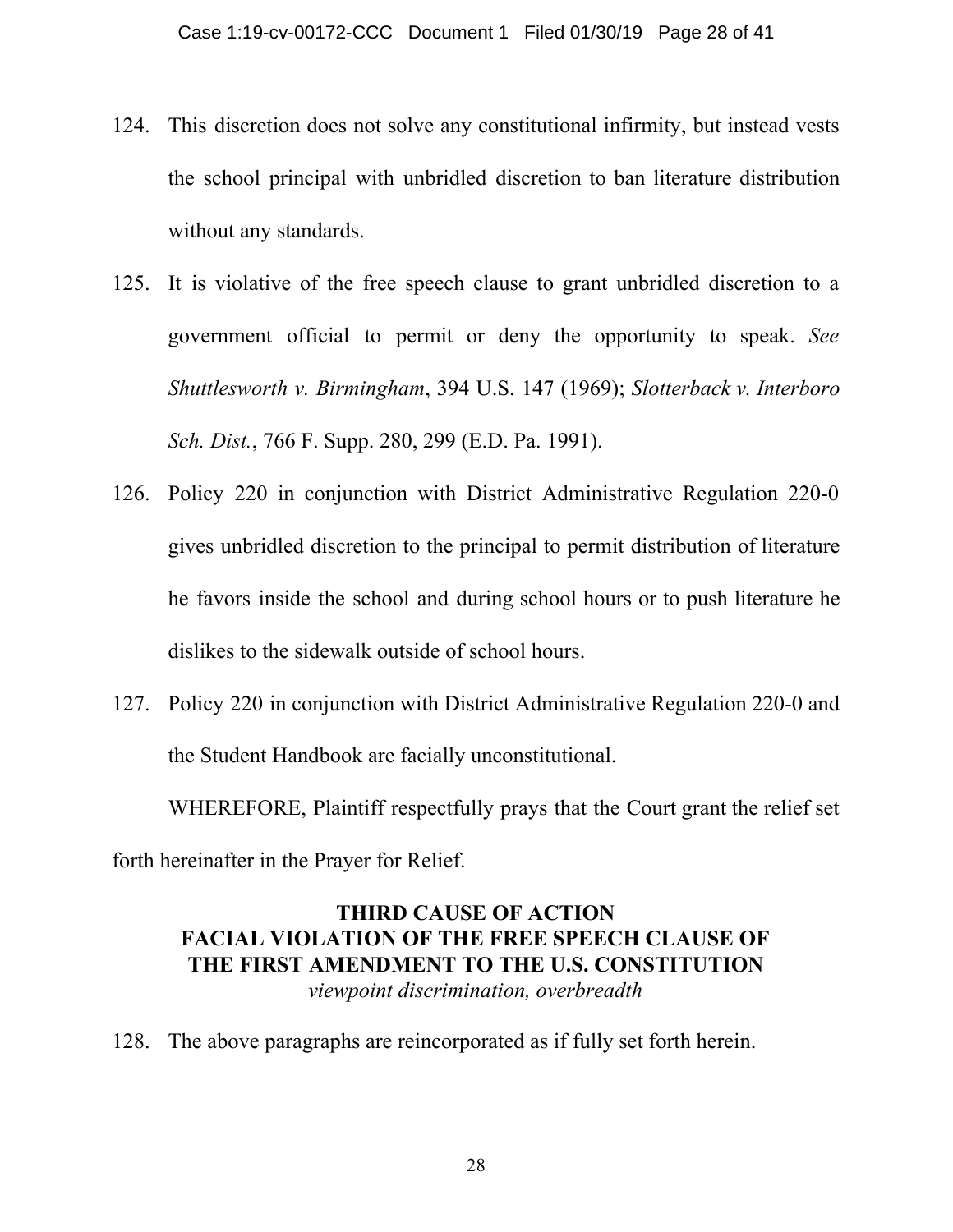- 129. Policy 220 and the Student Handbook provide that the board reserves for itself the right to "designate and prohibit" student expression that it deems is "not protected by the right of free expression." Exhibit A, 2018-2019 Senior High School Student Handbook, at 33; Exhibit B, Policy 220.
- 130. MASD Policy 220 states that

[s]tudent initiated religious expression is permissible and shall not be prohibited except as to time, place and manner of distribution, or if the expression involved violates some other part of this policy, e.g., because it is independently determined to be unprotected expression under the standard and definitions of this policy.

Exhibit B, Policy 220.

- 131. Policy 220 and the Student Handbooks prohibit all expression that "violates the rights of others," and the Student Handbooks all define "expression [that] violate the rights of others" as expressions that "[s]eek to establish the supremacy of a particular religious denomination, sect, or point of view." Exhibit A. The Middle School and Elementary School handbooks both include the same discriminatory language.
- 132. This prohibition of speech is not only content-based but viewpoint-based discrimination in violation of the Free Speech Clause of the First Amendment due to specifically censoring religious messages or points of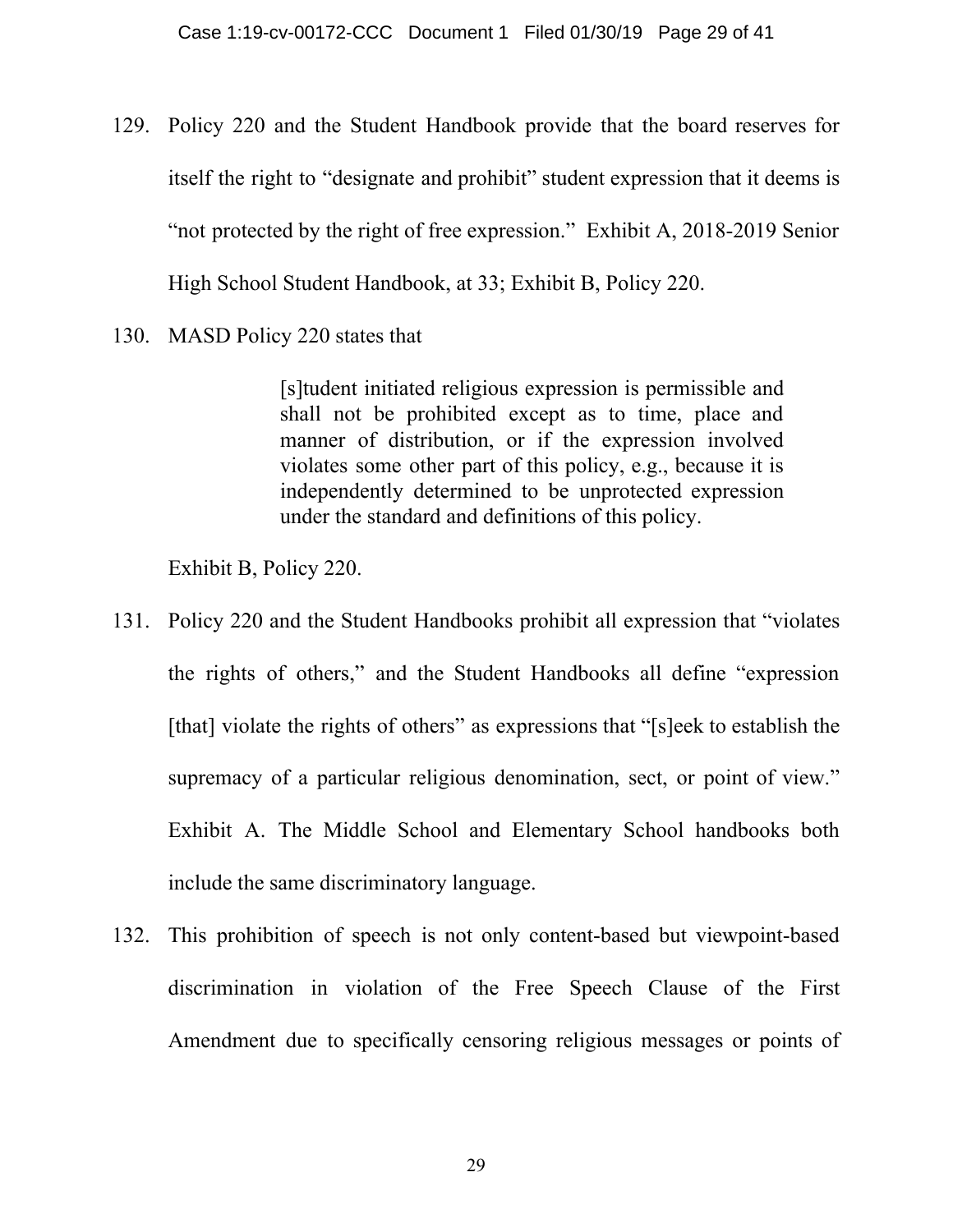view.

- 133. "Viewpoint discrimination is thus an egregious form of content discrimination. The government must abstain from regulating speech when the specific motivating ideology or the opinion or perspective of the speaker is the rationale for the restriction." *Rosenberger v. Rector & Visitors of the Univ. of Va*., 515 U.S. 819, 829 (1995).
- 134. "[S]peech discussing otherwise permissible subjects cannot be excluded . . . on the ground that the subject is discussed from a religious viewpoint." *Good News Club v. Milford Cent. Sch.*, 533 U.S. 98, 112 (2001); *see also Johnston-Loehner v. O'Brien*, 859 F. Supp. 575, 579 (M.D. Fla. 1994) (striking down a policy that allowed school officials to screen out religious materials: "It is also beyond dispute that the restraint is based on content, for only after reviewing content does the school decide whether particular materials may be disturbed.").
- 135. This prohibition of speech is also unconstitutional based on its overbreadth.
- 136. School policies that prohibit expressions that "'seek to establish the supremacy of a particular religious denomination, sect or point of view' [are] overbroad." *Miller v. Penn Manor Sch. Dist*., 588 F. Supp. 2d 606, 628 (E.D. Pa. 2008); *Slotterback v. Interboro School Dist.*, 766 F. Supp. 280,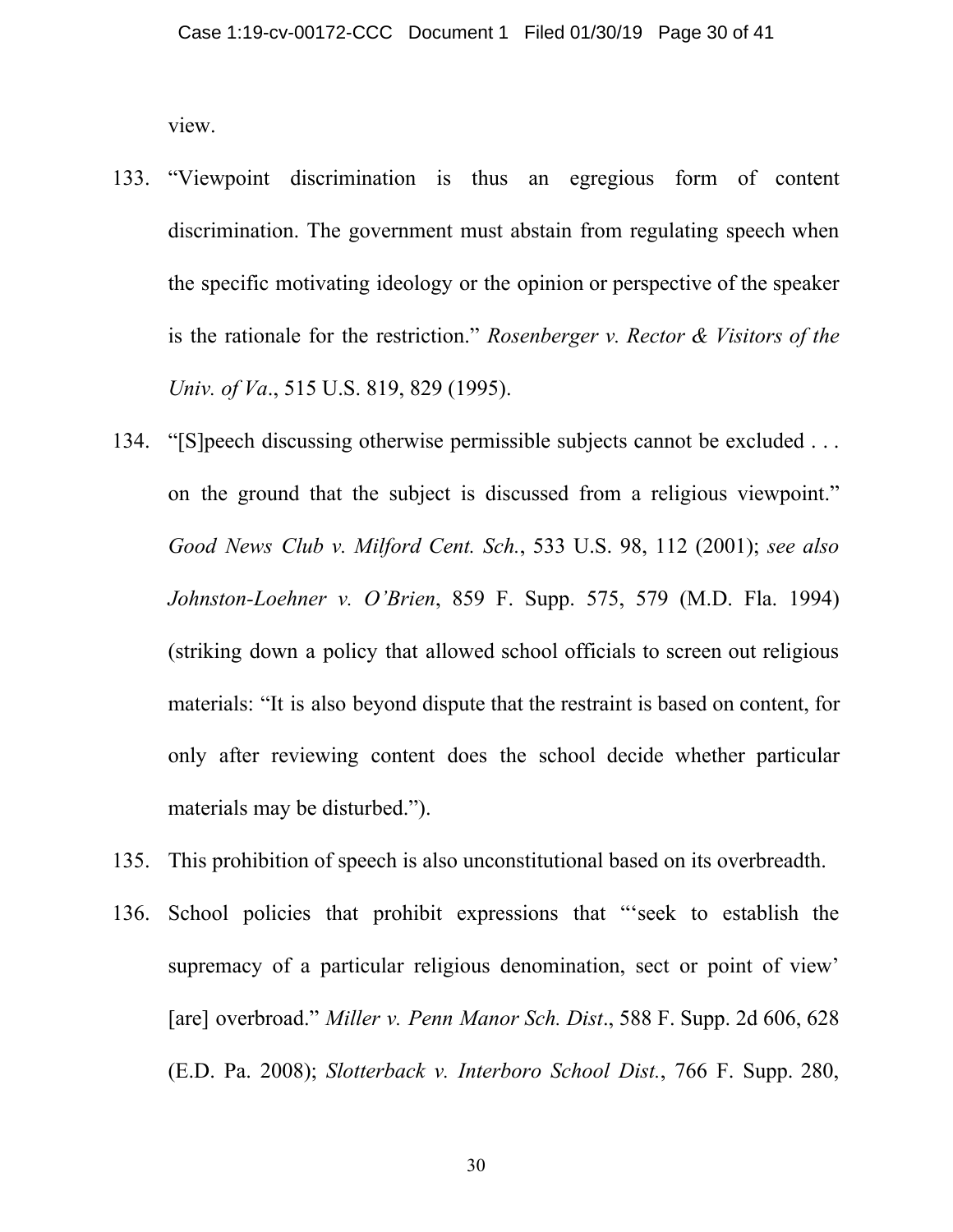296-97 (E.D. Pa. 1991) (such a ban at the elementary level is also unconstitutional on its face).

WHEREFORE, Plaintiffs respectfully prays that the Court grant the relief set forth hereinafter in the Prayer for Relief.

## **FOURTH CAUSE OF ACTION FACIAL VIOLATION OF THE FREE EXERCISE CLAUSE OF THE FIRST AMENDMENT TO THE U.S. CONSTITUTION**

- 137. The above paragraphs are reincorporated as if fully set forth herein.
- 138. The District's prohibition of expressions that "[s]eek to establish the supremacy of a particular religious denomination, sect, or point of view" prevents students from freely exercising their religion in violation of the Free Exercise Clause of the First Amendment.
- 139. The students in the Bible Club, in light of their sincerely held religious beliefs, desire to express their religious beliefs to interested classmates as being true.
- 140. The discriminatory prohibition of religious speech is neither neutral nor of general applicability.
- 141. The policy unconstitutionally burdens the students' right to freely exercise their religion.
- 142. The policy selectively imposes a burden on expression based on the religious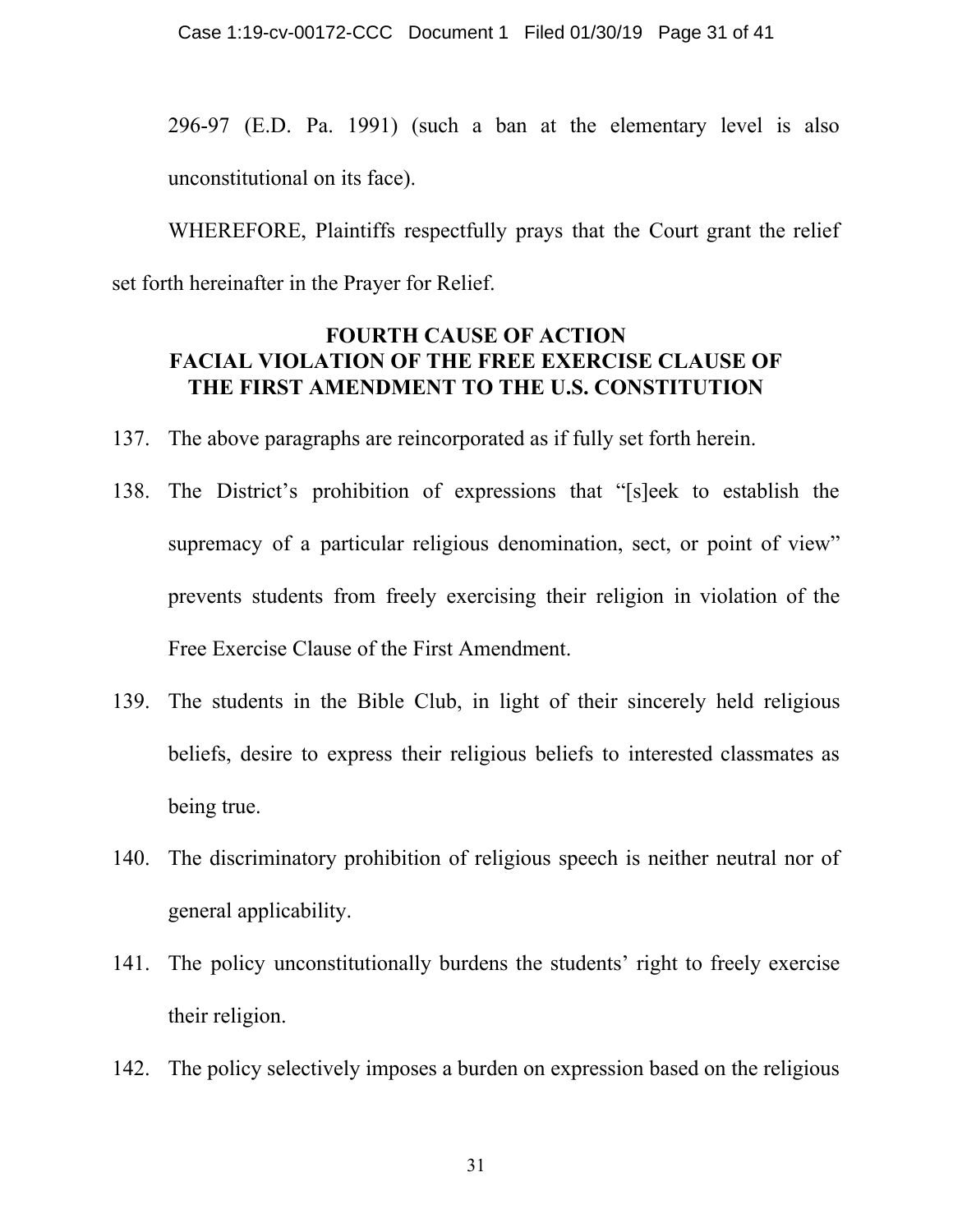nature of the expression by singling out the religious expression for discriminatory treatment.

143. The policy chills students' freedom of religious expression and exercise, both of which are fundamental rights guaranteed by the First Amendment.

WHEREFORE, Plaintiffs respectfully prays that the Court grant the relief set forth hereinafter in the Prayer for Relief.

# **FIFTH CAUSE OF ACTION VIOLATION OF THE FREE SPEECH CLAUSE OF THE FIRST AMENDMENT TO THE UNITED STATES CONSTITUTION, AS APPLIED**

- 144. The above paragraphs are reincorporated as if fully set forth herein.
- 145. Read in conjunction, Policy 220, Administrative Regulation 220-0, and the Student Handbook limit the time for student opportunity to distribute literature to classmates to thirty minutes before and after school and limit the place to the public sidewalk bordering school property outside of the school building.
- 146. These policies, however, vest authority in the principal, in this case Principal Harris, to exercise unbridled discretion to allow distribution of literature at sometime other than the public sidewalks bordering school property 30 minutes before and 30 minutes after school.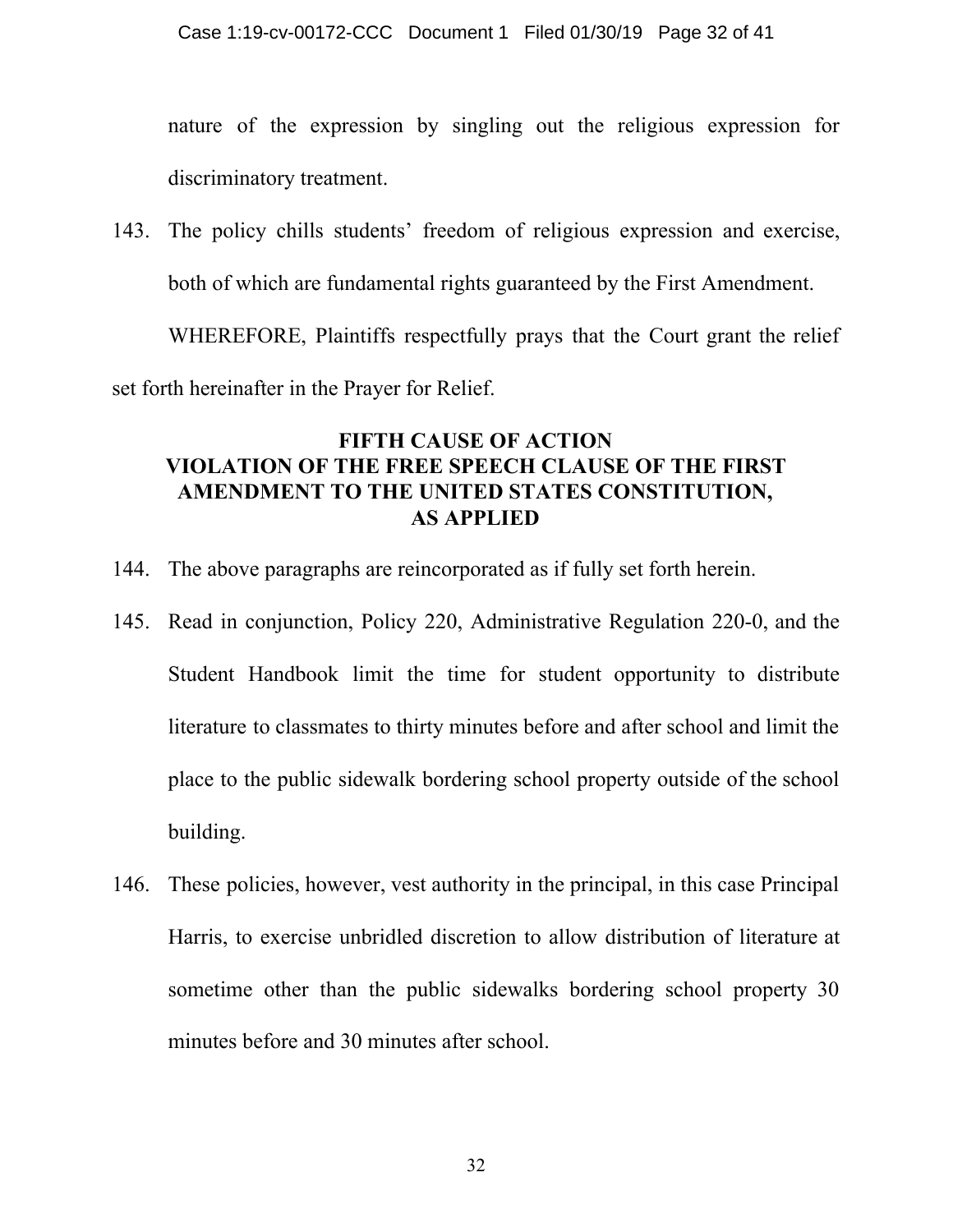- 147. However, no district policy or MASH policy gives any guidelines to Principal Harris in determining other times, places, or manners for literature distribution.
- 148. This policy unconstitutionally grants unbridled discretion to Principal David Harris, and other building principals at MASD, to deny or approve any student distribution of written materials.
- 149. The unbridled discretion given to Building Principals at MASD invites arbitrary and discriminatory enforcement and allows them to grant favorable times and places to favored speech and to relegate speech they do not favor to outside of the school day on the public sidewalks bordering school property.
- 150. The unbridled discretion also allows officials to conceal such censorship through *post hoc* rationalizations and the use of shifting or illegitimate criteria.
- 151. Principal Harris, has not only been granted unbridled discretion by the school, but he has wielded his unbridled discretion in a discriminatory manner. To wit, at the beginning of the 2018 school year, he denied a request by the Bible Club to post flyers advertising the time and location of their club meetings despite granting requests from other school clubs to post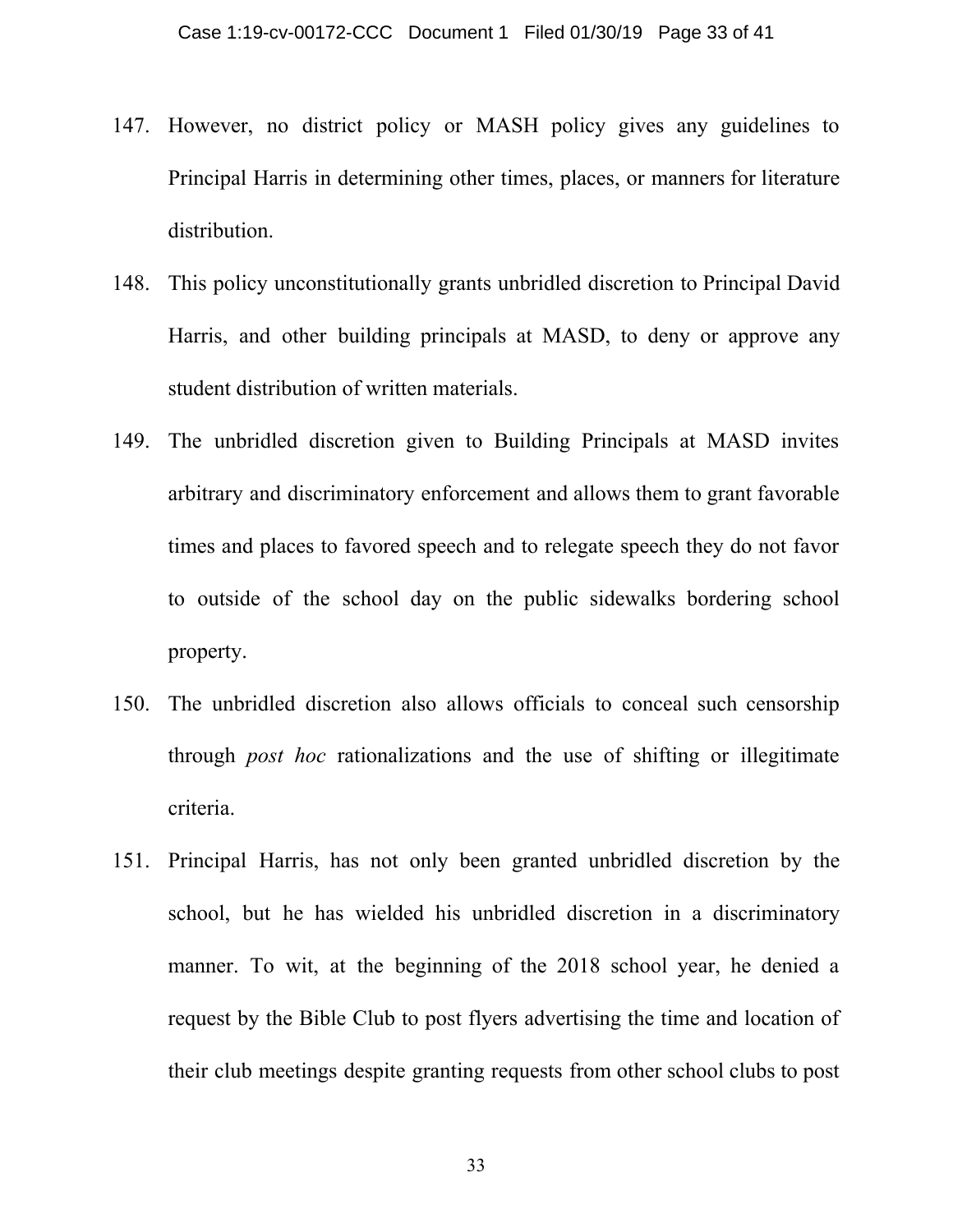their flyers. He told the Bible Club students they would only be permitted to post the flyers if they agreed to remove a Bible verse from the flyer. *See* Exhibit H, Club Flyer.

- 152. The verse was Mark 16:15: "Go into all the world and preach the gospel to all creation." Only after involvement of counsel, did Principal Harris rescind his denial.
- 153. Principal Harris again wielded his unbridled discretion in a discriminatory manner when he denied the Bible Club's request for permission to offer Bibles to classmates during non-instructional time, specifically lunch. The request was made well in advance of the day the students planned to offer Bibles to classmates. But Principal Harris not only denied the students' request to distribute Bibles during lunch, he went further than the actual request and stated broadly the students are "not permitted to handout Bibles during the school day."
- 154. The principal's denial email then invited the student to submit another request "if he would like to request to distribute them outside of the school day...."
- 155. Even though the overbroad policies encompass anything written or printed for general distribution, including include cards, notes, messages, invitations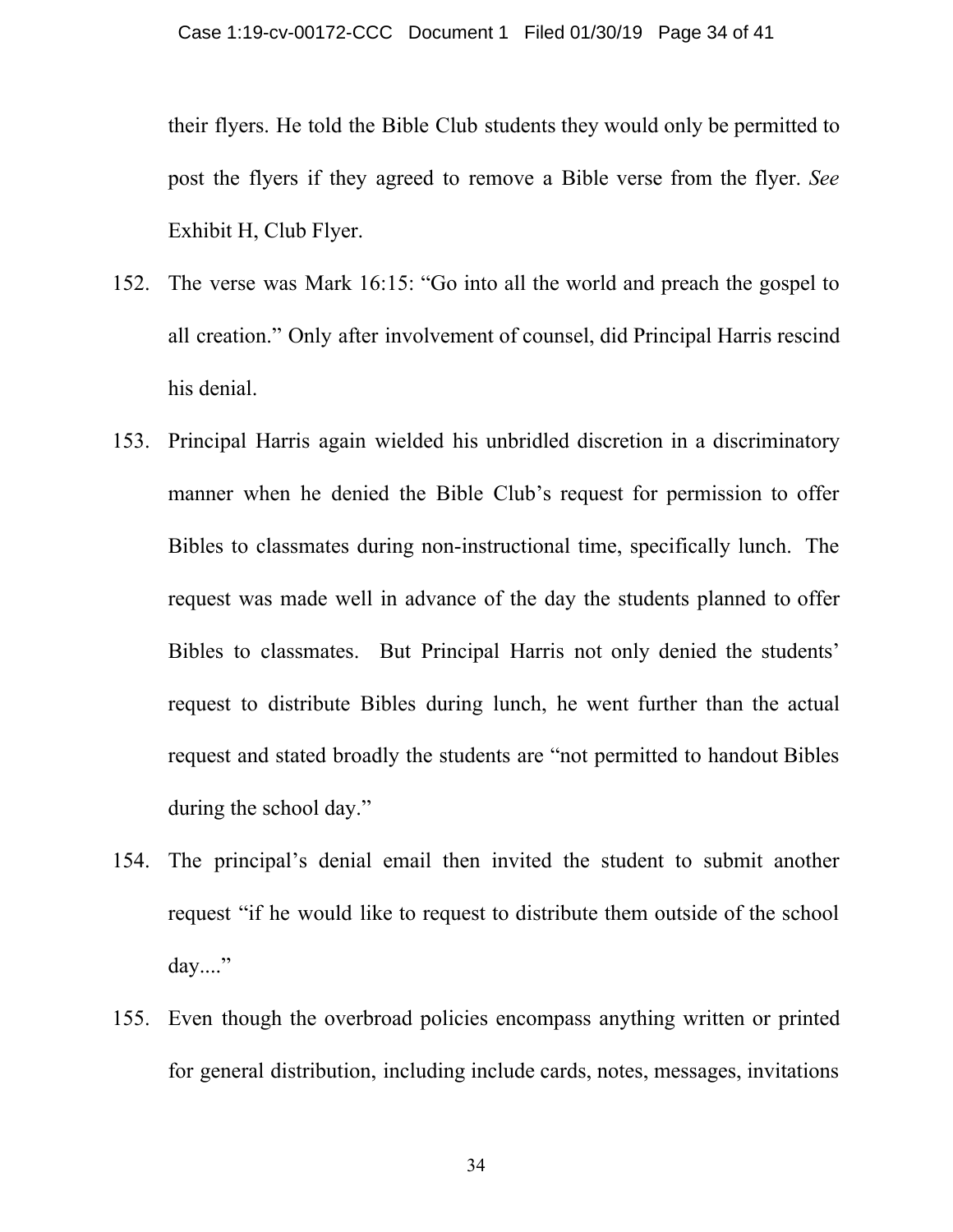to graduation or birthday parties, and even personal websites and internet bulletin boards, on information and belief, distributions by students have occurred without intervention or punishment.

- 156. As alleged previously, the Bible Club's offering Bibles during lunch hour, a non-instructional time of the school day, would not materially and substantially interfere with the orderly conduct of educational activity within the school.
- 157. Prohibiting the offering of Bibles, or any other written material for that matter, to fellow students during the entirety of the school day and anywhere on the inside of the building is not necessary to protect against any substantial disruption of school operations or necessary to prevent interference with the rights of others.
- 158. Such an excessive prohibition on speech violates all students' First Amendment rights, not just the students involved in this lawsuit, and does not give the students the opportunity to reach fellow students.
- 159. These prior denials by Principal Harris, along with the overbreadth of the MASH's literature distribution policy and practice, chills the speech of Plaintiffs and third party students who might seek to engage in private expression through the distribution of written materials during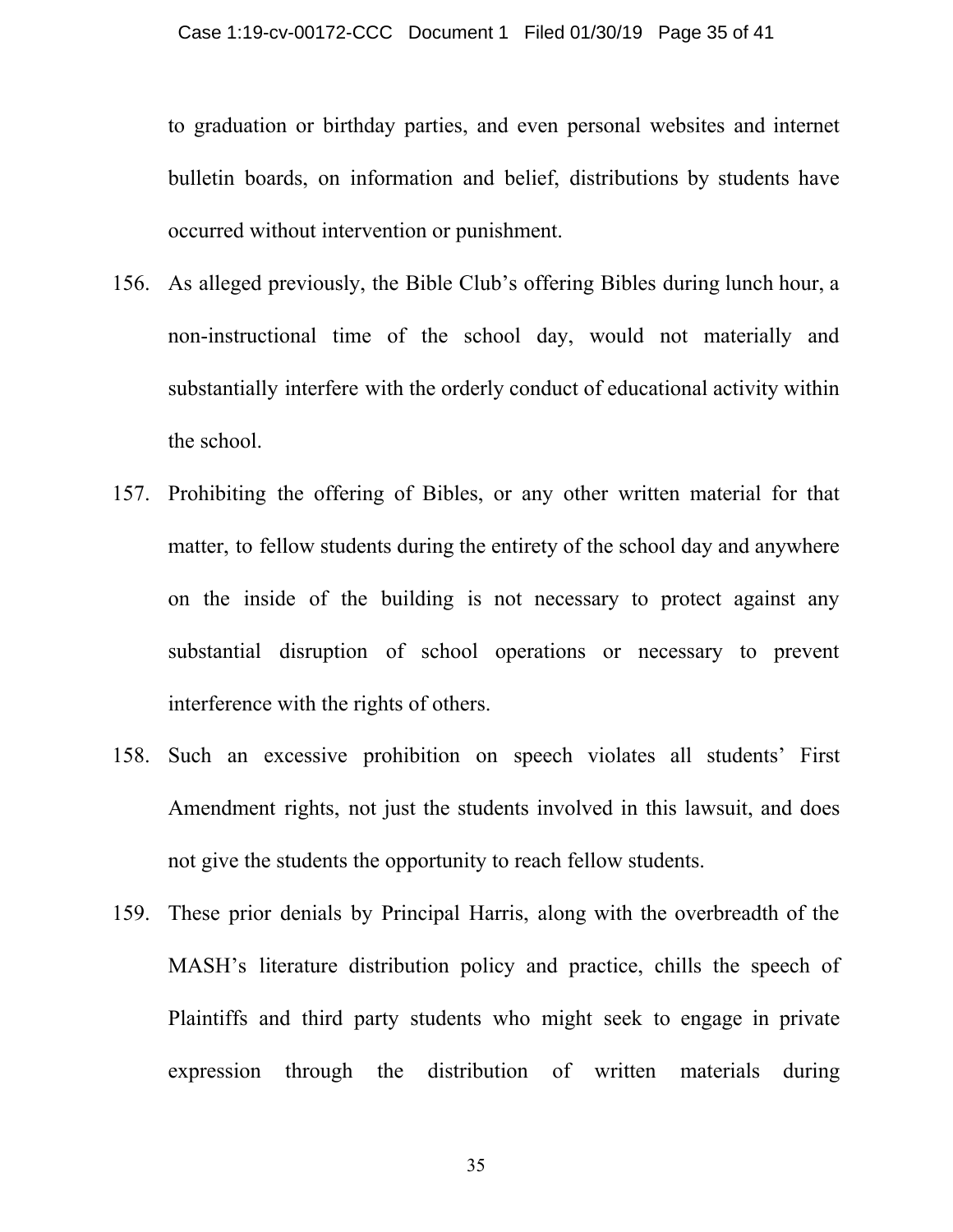non-instructional time.

160. MASH's literature distribution policy and practice, as applied, violates the individual student's and Bible Club's right to Free Speech as guaranteed by the First Amendment to the United States Constitution.

WHEREFORE, Plaintiffs respectfully prays that the Court grant the relief set forth hereinafter in the Prayer for Relief.

#### **PRAYER FOR RELIEF**

WHEREFORE, Plaintiffs respectfully prays for judgment as follows:

a. That this Court issue a Preliminary and Permanent Injunction, restraining MASD, its officers, agents, employees, and all other persons acting in active concert with it, from enforcing MASD's literature distribution policy;

b. That this Court render a Declaratory Judgment, declaring MASD's literature distribution policy and practice unconstitutional, facially and as-applied, pursuant to the First Amendment to the United States Constitution;

c. That this Court adjudge, decree, and declare the rights and other legal relations of the parties to the subject matter here in controversy, in order that such declarations shall have the force and effect of final judgment;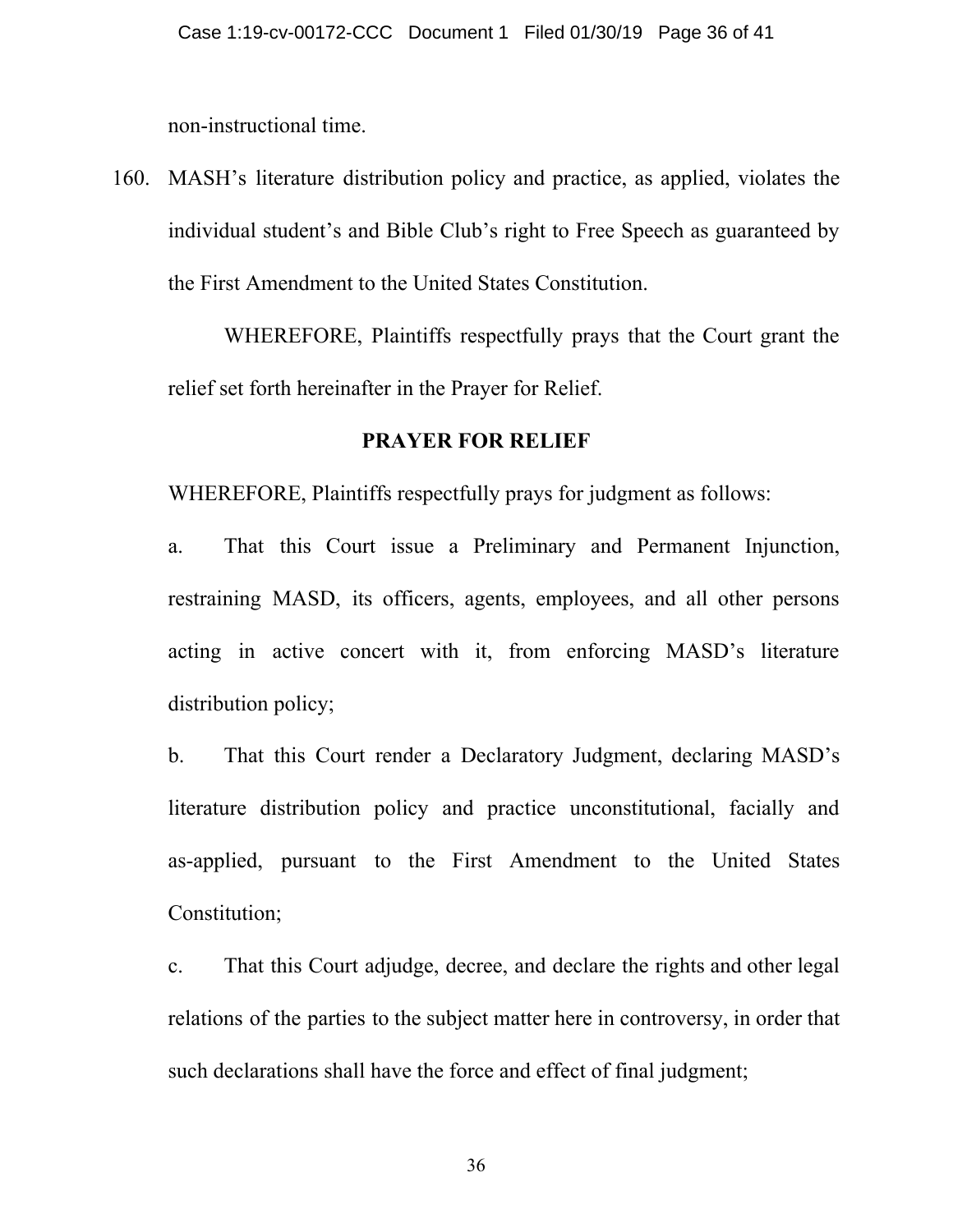d. That this Court retain jurisdiction of this matter for the purpose of enforcing any Orders;

e. That the Court award the students' costs and expenses of this action, including a reasonable attorneys' fees award, in accordance with 42 U.S.C. § 1988;

f. That this Court award nominal damages for the violation of the students' constitutional rights;

g. That this Court issue the requested injunctive relief without a condition of bond or other security being required of the Bible Club; and

h. That the Court grant such other and further relief as the Court deems equitable and just in the circumstances.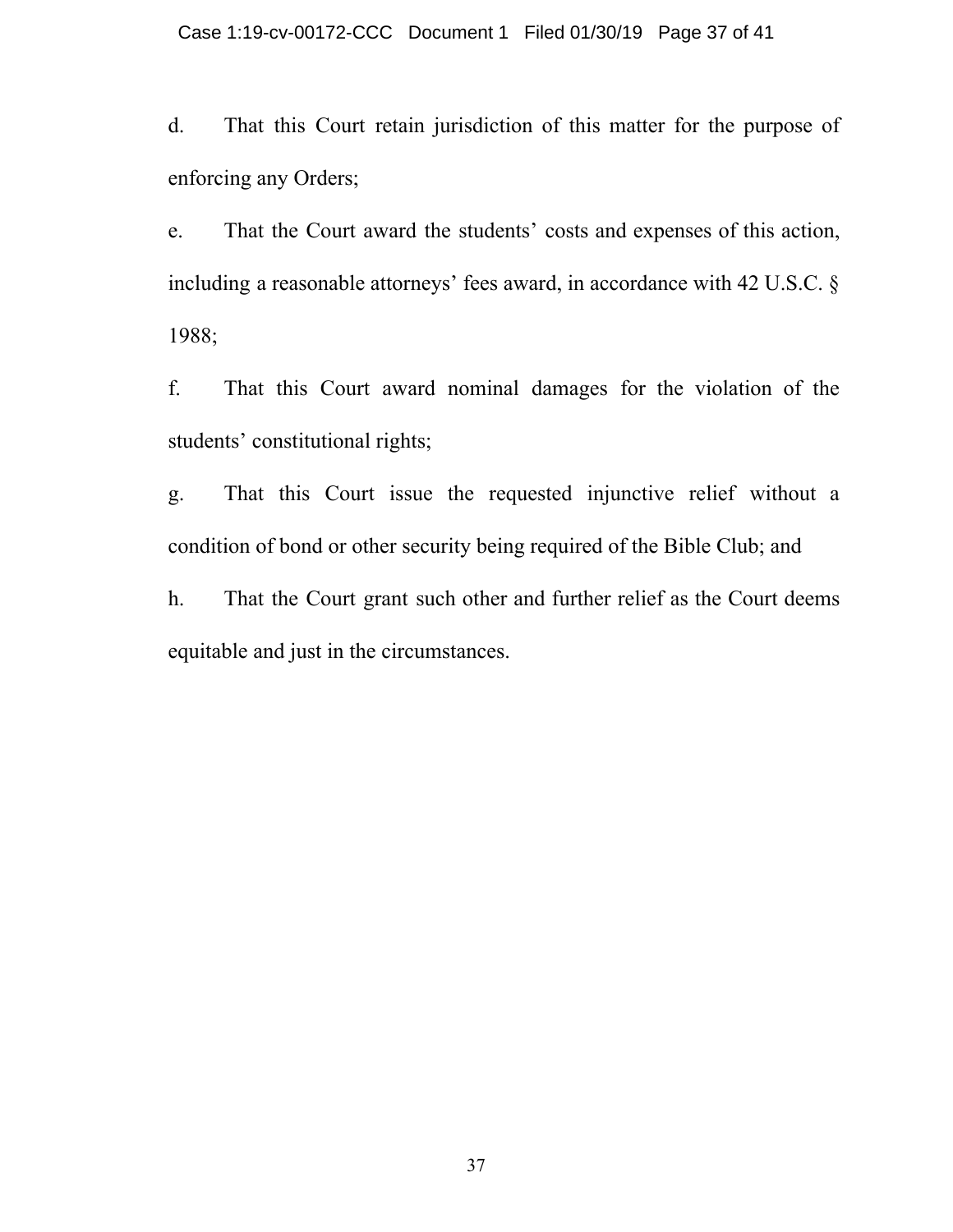Case 1:19-cv-00172-CCC Document 1 Filed 01/30/19 Page 38 of 41

Randall L Wenger, PA 86537 Jeremy L. Samek, PA 205060 Curtis Schube, PA 325479 INDEPENDENCE LAW CENTER 23 North Front St. Harrisburg, Pennsylvania  $(717)$  657-4990 (717) 545-8107 Fax rwenger@indlawcenter.org jsamek@indlawenter.org cschube@indlawcenter.org

Attorneys for Plaintiffs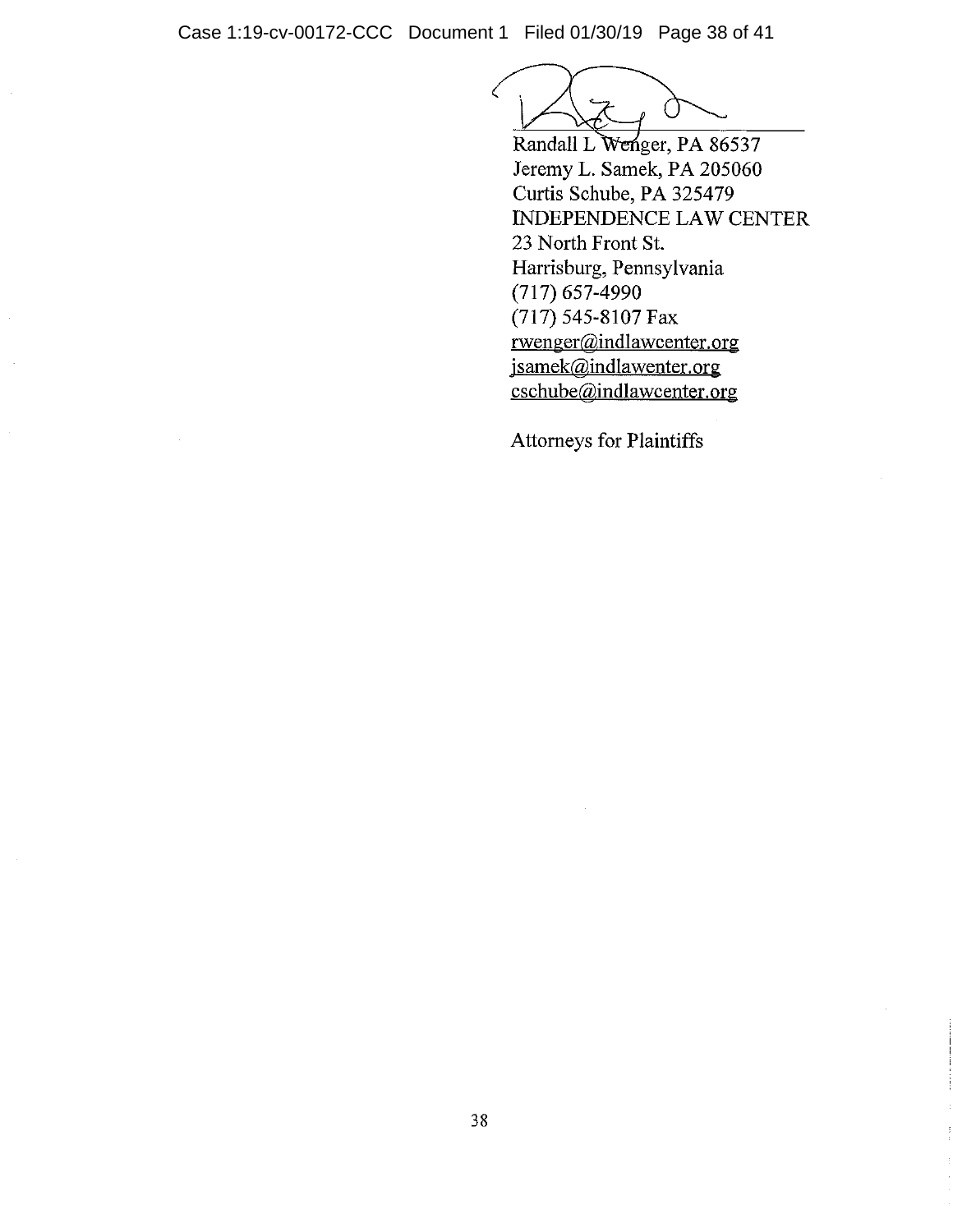Case 1:19-cv-00172-CCC a poemped 1 Filed 01/30/19 Page 39 of 41

We, C.W., E.W., G.W., and N.W., olitzens of the United States and residents of the Commonwealth of Pennsylvania, have read the foregoing Verified Complaint and declare under penalty of permits, pursuant to 28 U.S.C. 1746, that the foregoing is true and correct to the best of our knowledge.

**Executed this 50 day of January 2019.** 



E.W. on behalf of G.W. and N.W.

GAV. Nanythall Render a leader in the Christians in Action Bible Club.

N.W., individually and as a leader in the Christians in Action Bible Club

an an t-ainm an an Dùbhlach.<br>Tachartasan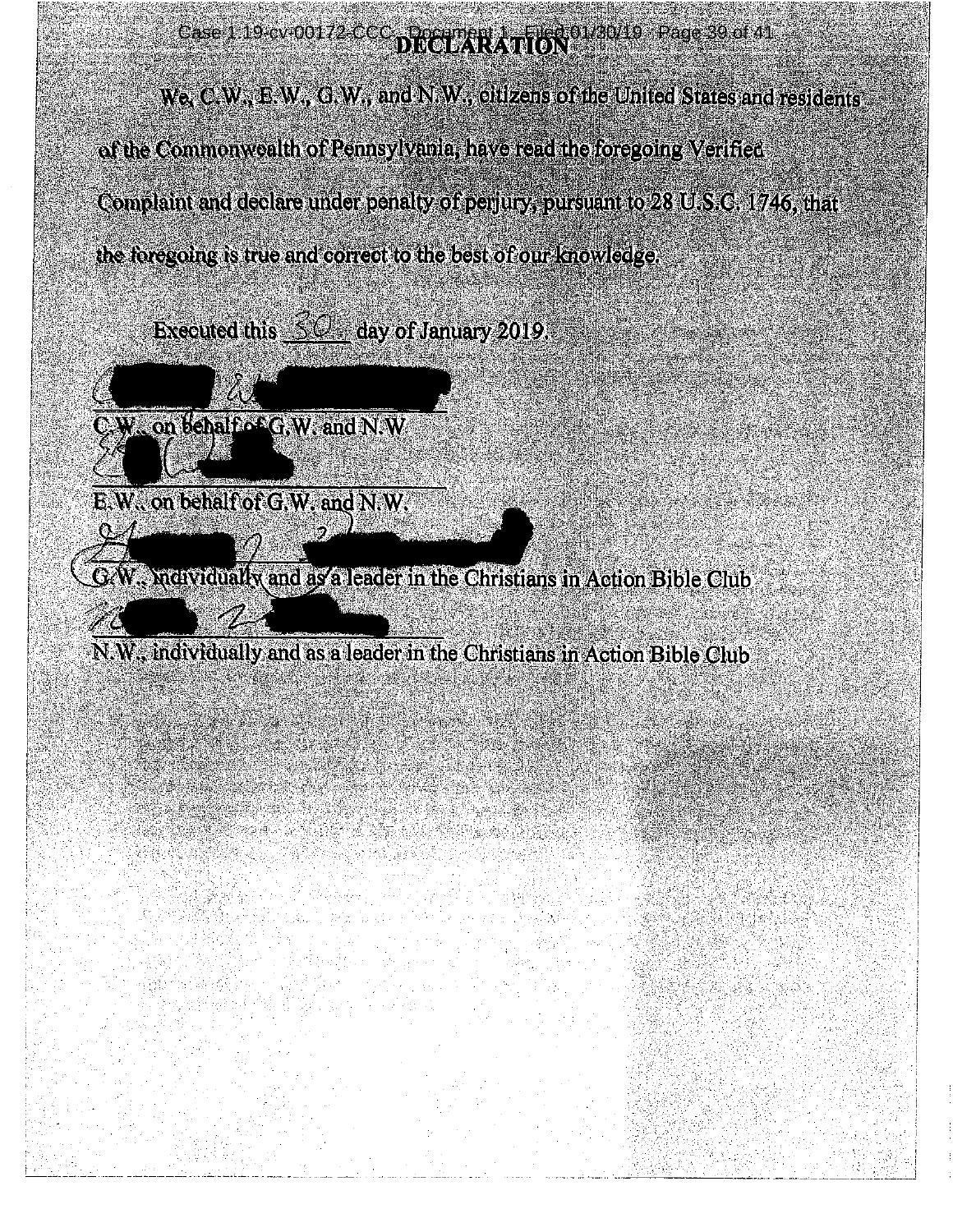#### **DECLARATION**

We, L.B. and B.B., citizens of the United States and residents of the Commonwealth of Pennsylvania, have read the foregoing Verified Complaint and declare under penalty of perjury, pursuant to 28 U.S.C. 1746, that the foregoing is true and correct to the best of our knowledge.

Executed this  $\frac{\partial \mathcal{U}}{\partial \mathcal{U}}$  day of January 2019.

leb

L.B., on behalf of B.B.

B.B., individually and as a leader in the Christians in Action Bible Club